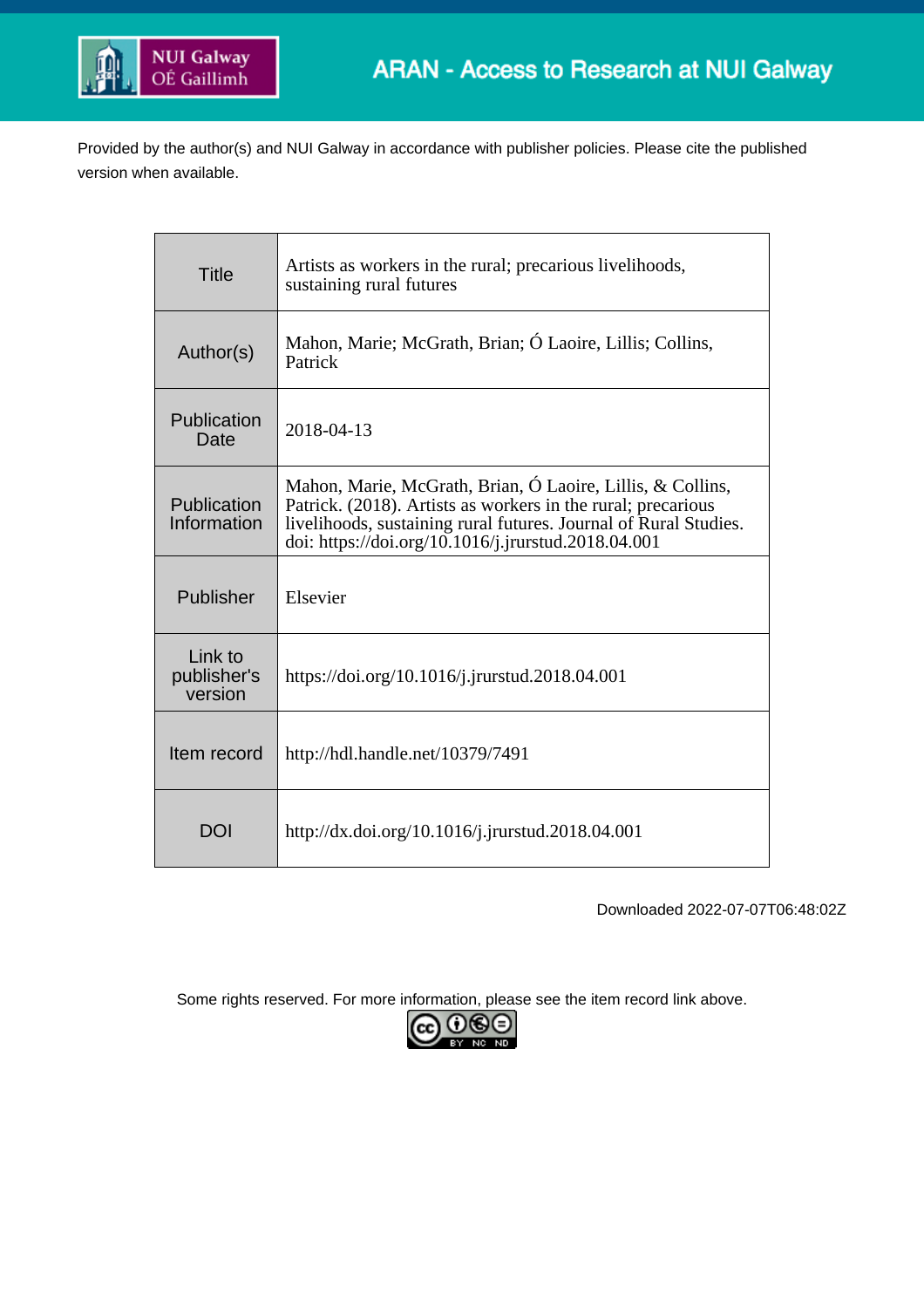# **Journal of Rural Studies Special Issue on Arts and Culture in the Rural (2018):**

**Title**: Artists as workers in the rural; precarious livelihoods, sustaining rural futures.

Marie Mahon(a), ∗ <sup>1</sup>, Brian McGrath(b), Lillis Ó Laoire(c), Patrick Collins(a).

# **Abstract**

This paper explores rural-based artists' experiences of achieving sustainable livelihoods in rural localities as part of emerging discussions about the significance of culture and the cultural economy for rural development and sustainability. It applies Throsby's (1992) categorization of artists based on their employment conditions: a) 'initial creative artists, i.e. writers, visual artists, craftspeople, composers, and b) performing artists (actors, dancers, musicians)' (p.201-202). Based on semi-structured interviews with artists in Ireland, Wales and North East England, and drawing on relational understandings of rurality, it examines how livelihood precariousness in the rural is shaped by a) dominant creative economy policy and institutional narratives that promote the rural creative economy as a development opportunity for the rural; b) challenges to artists' professional identities and their efforts to resisting exploitation and devaluation of their creative labour; c) the ways in which local rural communities themselves recognize and support artists' skills and labour as a social, cultural and economic resource that contributes to rural sustainability.

Keywords: relational rural, artists, professional, workers, culture, precariousness, precarity, creative economy, sustainability

# **1. Introduction – the new cultural economy**

The phenomenon of the new cultural economy – exploiting the commercial potential of culture in an era of globalization and information technology (Garnham, 1987, 1995; Pratt, 2005; Gill and Pratt, 2008; Ross, 2008; Collins and Cunningham 2017) forms part of the backdrop to contemporary perceptions of art and culture in rural development and sustainability in the developed world. Since the early 1980s there has been sustained political interest in culture's potential to generate innovative forms of economic growth over more traditional arts- and heritage-base policies (Landry, 2000; Florida, 2000, 2002;

**.** 

<sup>1</sup> Corresponding author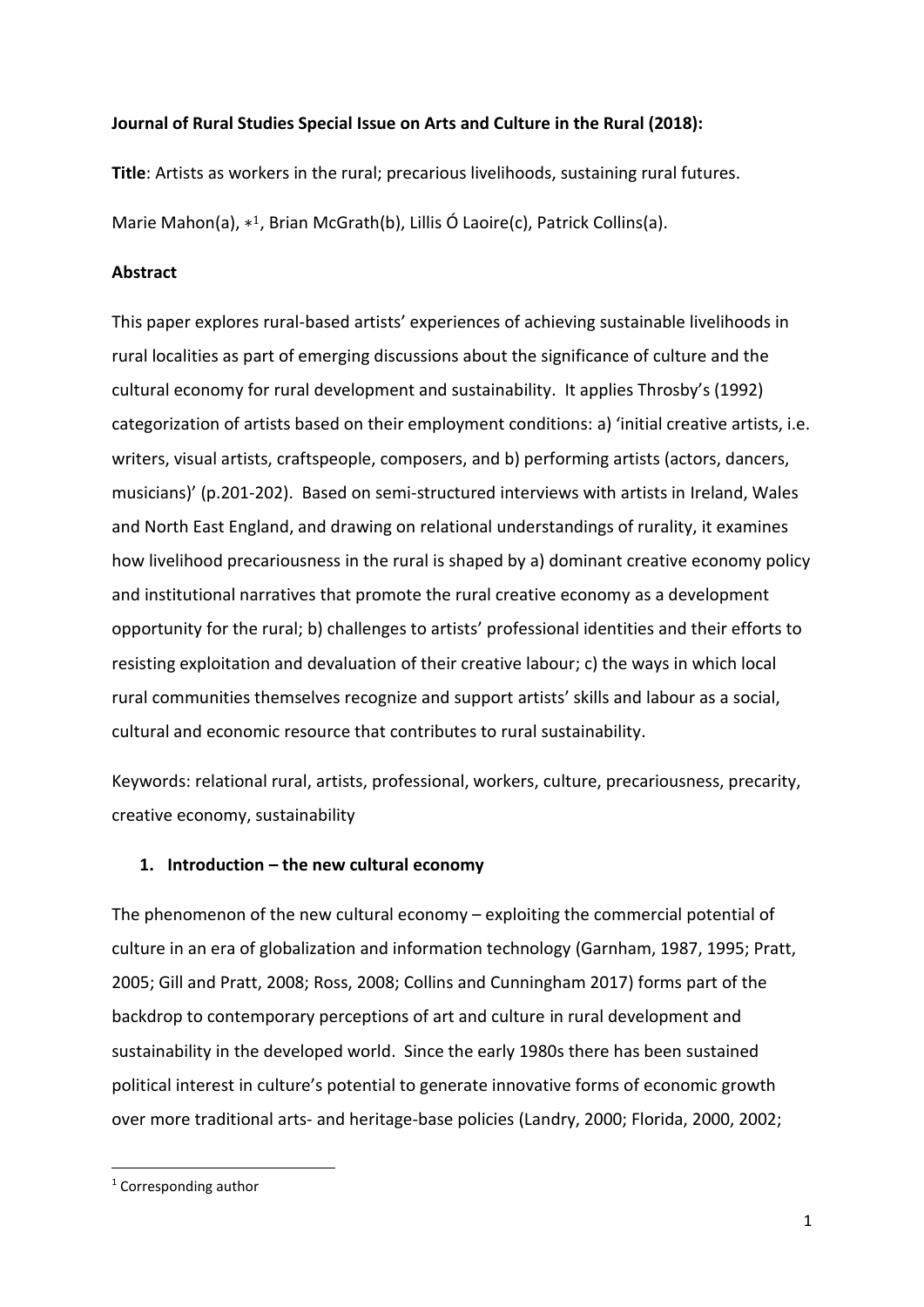Hesmondhalgh and Pratt, 2005). The concept has attracted a range of critiques however for the impact of neoliberal policies that have tended to underpin it, complicating understandings of culture where cultural activity is now as much a part of political and economic (i.e. market-based) discourses as aesthetic ones (see also Garnham, 1987). Gibson and Kong (2005) for instance identify the influence of 'normative cultural economy' (549) perspectives – the normalization and generalization of market-led 'brands' (ibid.) of cultural economy such as Florida's (2000)' creative cities'. They argue that these perspectives tend to exclude more critical interpretations of the ways in which culture and creativity (not just in economic but also in non-productive and non-commodified ways) emerge as more complex components of specific local development, that are less likely to attract policy support. Pointing to an increasingly unclear understanding of what the object of cultural industries policies should be, Pratt (2005) contends that the challenge for public policy in supporting the cultural sector lies in the increasingly 'hybrid nature of cultural production' (31), particularly for cultural policy which spans both the creative industries as largely (but not exclusively) profit-making entities, and the cultural sector that is largely (but also not exclusively) not for profit.

### **2. The new rural development paradigm**

Contemporary discussions on the significance of the arts and culture for rural development are also reflective of a turn in development thinking in the developed world – in this case the new rural development paradigm. This emphasises a holistic approach to revitalizing the rural, not just the agricultural or economic aspects of it (van der Ploeg et al. 2008). Here, the vision is that rural localities' unique stores of territorial capital should be developed in ways that respect sustainability principles which are applied across interdependent economic, environmental and social spheres (Marsden, 2003; Sonnino et al. 2008). Rural development is therefore understood as a myriad of contrasting and potentially competing development trajectories that unfold in specific places (which each have their unique histories, conditions and dynamics) via complex webs of interaction that are multi-actor and multi-scalar. A key aim is to add and retain value for economies and livelihoods at the local level (ibid.), whilst broadening the local economic activity base. The emphasis is on avoiding highly-regulated, market-based mainstream policies and strategies whose fragmented sectoral approach has tended to constrain actors from engaging directly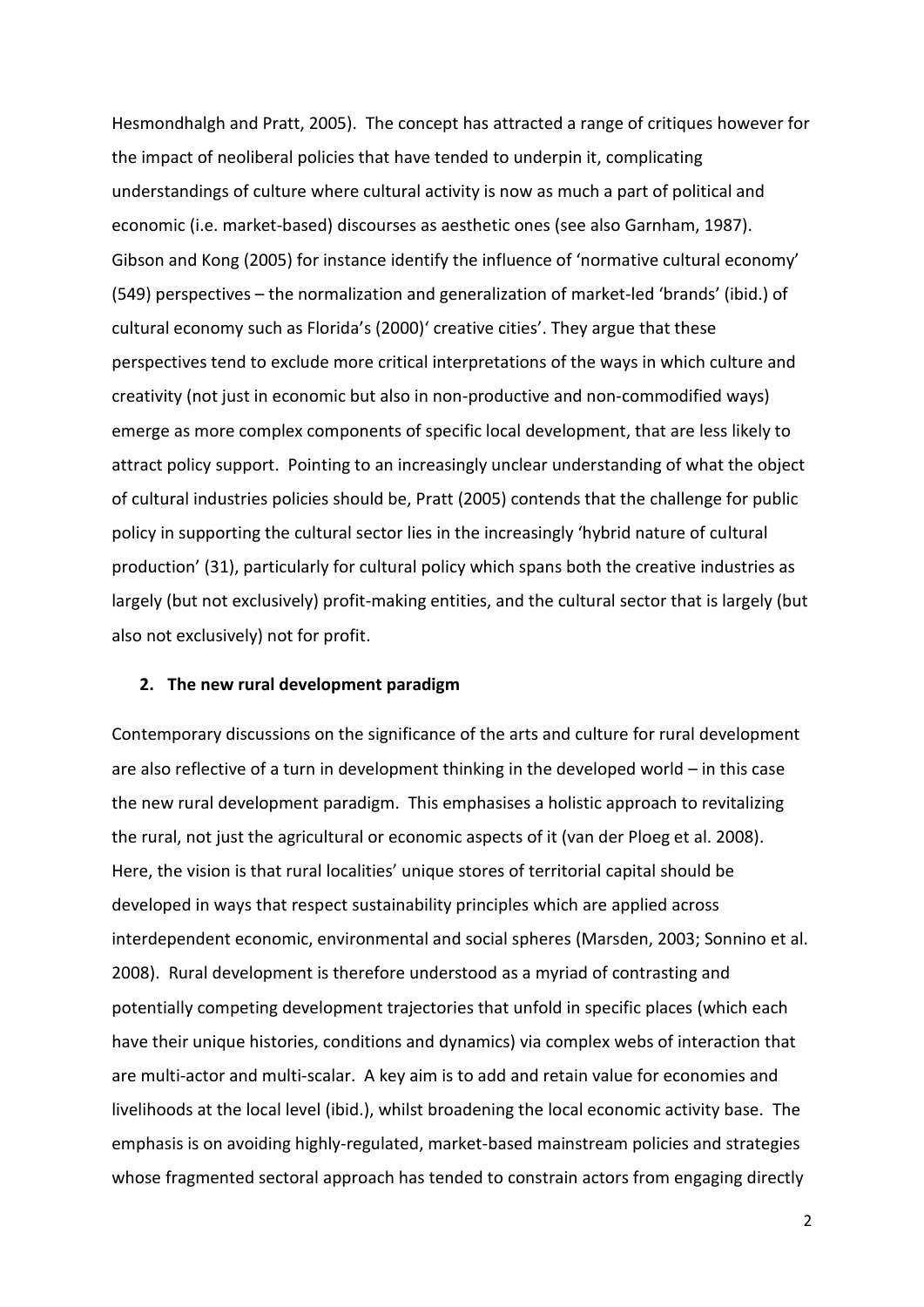with locally-based development challenges (Marsden, 2006). Here, actors committed to alternative rural development pathways must construct new 'holistic connections' from within and external to the local (211) that constitute new assemblages of knowledge, information, decision-making structures and development practices that emerge in spatially contingent ways.

### **3. The place of the arts in rural development and sustainability**

The potential of the arts to contribute to rural development under such conditions, and the significance of the rural as a site for cultural and creative work has been a focus for international academic critique for some time, with several key perspectives emerging on the specificity of the rural context in this regard. Representation and commodification of rural culture is one such critique (Halfacree, 2004; Urry, 1995; van der Ploeg et al. 2008). Here, the rural imagination is cultivated as a form of 'cultural desire' that predominantly reflects the needs of the capitalist market place (Halfacree, 2004; Urry, 1995). The importance of rurality as a source of inspiration (symbolically or functionally) is another aspect in terms of how it feeds into cultural and creative endeavours from an artistic standpoint (Markusen, 2007; Drake, 2003; Bunting and Mitchell, 2001). These dimensions of rurality would seem to hold the promise of specifically rural place-based opportunities for both cultural and rural development (Luckman, 2012). However, Bell and Jayne (2010) maintain for example that forms of policy support for culture have reflected narrowlydefined, urban-centric understandings of culture as a resource for rural sustainability, further delimited by new cultural economy discourses of innovation, entrepreneurship and regeneration; i.e. reflecting little actual understanding of how art and artists operate in and contribute to specific place-based forms of rural sustainability (Anwar McHenry, 2011, Crawshaw and Gkartzios, 2016, 2017; Scott et al. 2016). Gibson and Kong (2005) also highlight the strong urban-centred nature of cultural economy ideas, particularly where achieving their development potential presume upon such conditions as access to city-scale infrastructure, facilities, training, professional associations and other economies of scale. Bunting and Mitchell (2001) contend that the relative absence of these from the rural has also led to dominant association with artists and the urban. They describe the situation of artists' 'economic exigency' (ibid. 282) in marginalized rural places, i.e. art being produced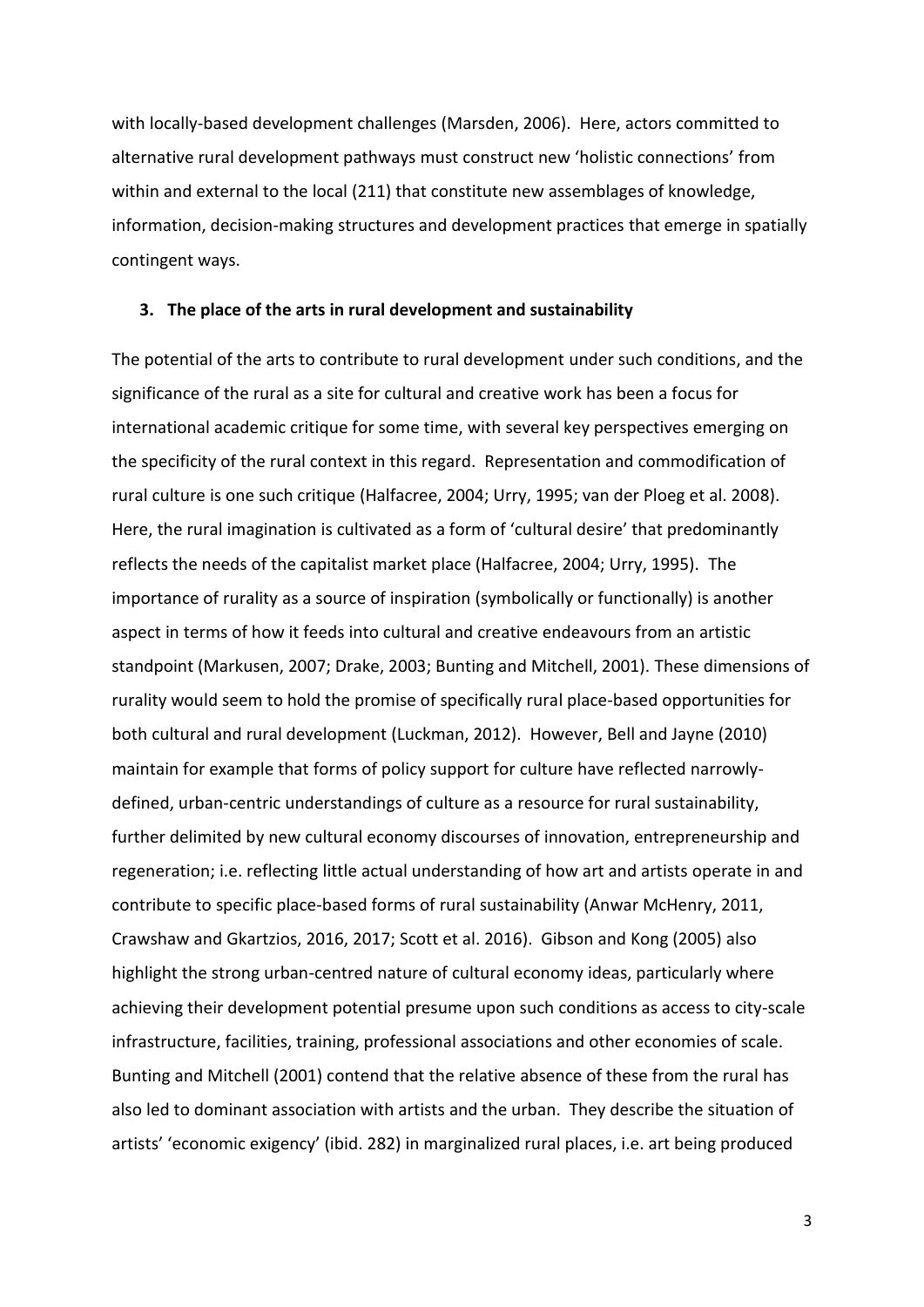out of economic need, whereby the professional status of the artist becomes of secondary relevance to selling art or to including the arts in local economic development strategies.

Artists' relative significance as a distinct group is cited with increasing frequency as part of rural sustainability discourses. Markusen (2007), for example, outlines how artists drive growth in local rural economies via activities generated not just through their own production and sale of art, but also through the establishment of facilities such as artists' centres, artists' workspaces and performing arts facilities. Using consumption base theory, she thus describes artists as catalysts for new and increased local and external expenditure. She refers furthermore to the range of non-economic benefits that artists contribute to their localities as rural residents who take part in and invigorate community life through initiating community arts activities and events (see also Markusen and Schrock, 2006). Duxbury and Campbell (2011) similarly emphasise the capacity of the arts to provide sustainability to rural places and communities experiencing rural restructuring and change; this occurs through their initiation of new economic activities connected to the production of art, as well as social and cultural activities as part of community-engaged art that enhance local social and cultural capital (Dunphy, 2009; Anwar McHenry, 2011; Luckman, 2012).

The general acceptance of the arts as contributing positively to society and community is not always enhanced by environments or conditions to support artists in their professional or institutional status. Jackson's (2004) national study of US artists establishes an analytical framework along six dimensions that provide more or less supportive places for artists: *Validation* – assigning value to what artists do; *Demands/Markets* – for artists' outputs and commensurate financial compensation; *Material Supports* – access to financial and physical resources including awards, employment, materials; *Training and Professional Development* - conventional and lifelong learning; *Communities/Networks* – inward to other artists, and outward to non-artists; Information – data sources about and for artists (45). For each of these categories, Jackson (2004) found that artists struggled to exert agency in having their work validated, to access sufficient resources, or to sustain networks that would articulate their needs at institutional levels. Relyea (2015) also raises concerns about these issues in the era of the cultural economy, particularly artists' own sense of and expectations for themselves arising out of their labour, professional status, social practices and notion of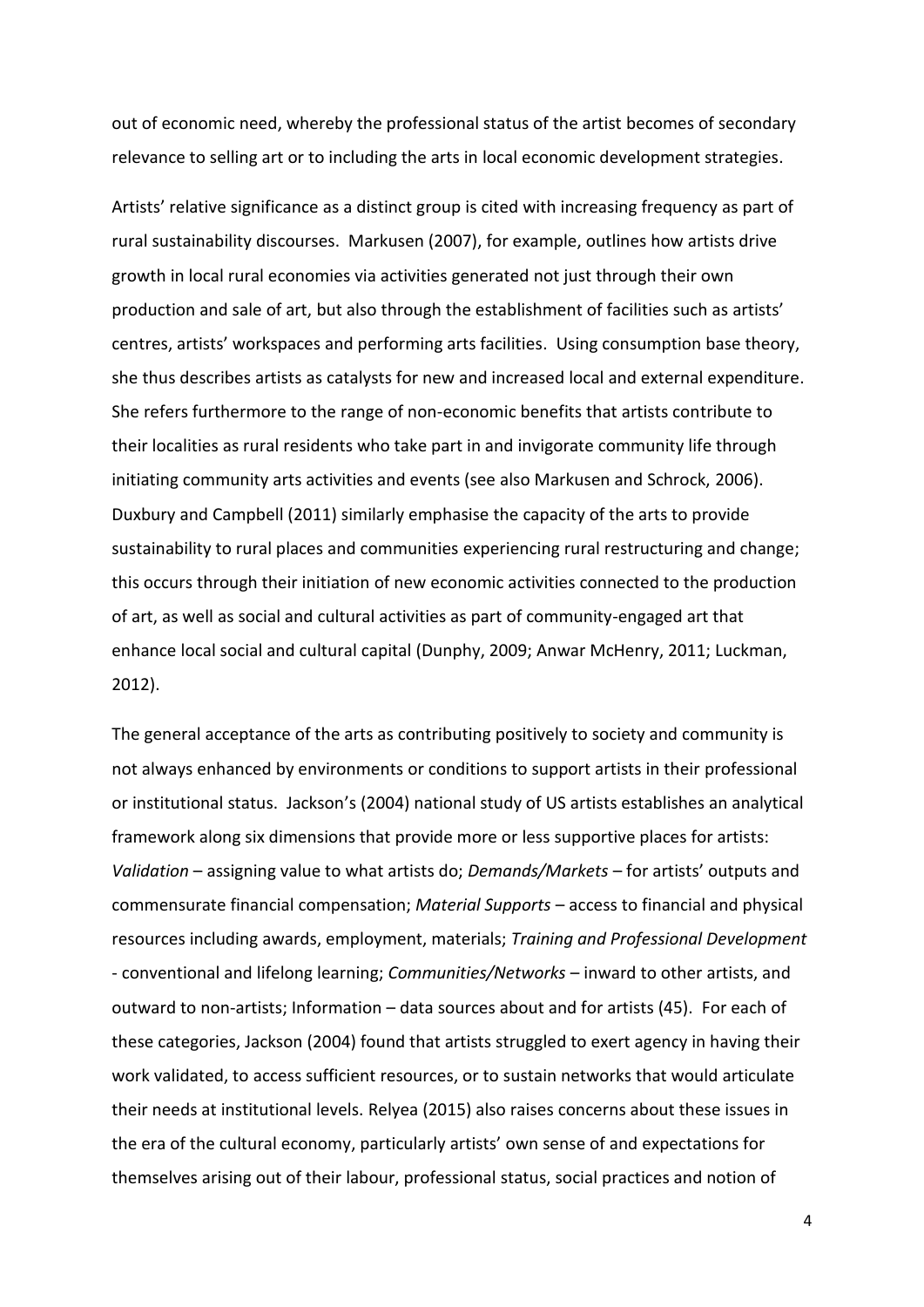what constitutes the 'public'. Like Jackson (2004) he sees these challenges emerging from the ways that art becomes valued and how its devaluation can be resisted (see also Roberts and Wright, 2004) when ideas on what constitutes art are constantly changing with policy discourses aligned to contemporary cultural economy perspectives. In this regard, Relyea (2015) refers to the increasingly changed focus of the art experience for the artist, away from the object of the art to the artist's subjective position in producing it: '…the independent [artist] goes from being a person with a core, an essence, to being somebody who is performative, who is on-demand and just-in-time, who is in constant feedback with her or his specific context from one moment to the next' (4).

The above insights indicate the potential for art to contribute to rural economic development, but through a more holistic notion of sustainability; one that also has regard to artists' livelihoods which includes acknowledging and sustaining their professional identities and enabling them to achieve a certain quality of life in the rural as part of its development discourses and strategies. Here, certain elements of sustainable rural livelihoods perspectives (used predominantly in developing countries' rural development and poverty reduction research) as developed by authors such as Chambers and Conway (1992), Scoones (1998, 2009), Bebbington (1999) and Ellis (2000) provide a helpful framework to understand how rural development perspectives actually envisage sustainable outcomes at the level of the individual or household. Scoones' (1998) sustainable rural livelihoods analytical framework interprets the success or otherwise of rural livelihoods in relation to the given contexts, resources, strategies, outcomes and institutional processes that mediate them. These are enacted across what Bebbington (1999) identifies as three distinct activity domains: '…instrumental action (making a living), hermeneutic action (making living meaningful) and emancipatory action (challenging the structures under which one makes a living) (2022), highlighting both the material and social dimensions of livelihood.

This discussion develops two main strands as a framework for critiquing the place of artists in the rural. First, it acknowledges the contested nature of art and its value under varying conditions and circumstances, taking place within the similarly negotiated nature of rural space and place through which the relevance of art becomes manifest. It draws on relational understandings of rurality as a means to examine received notions of artists'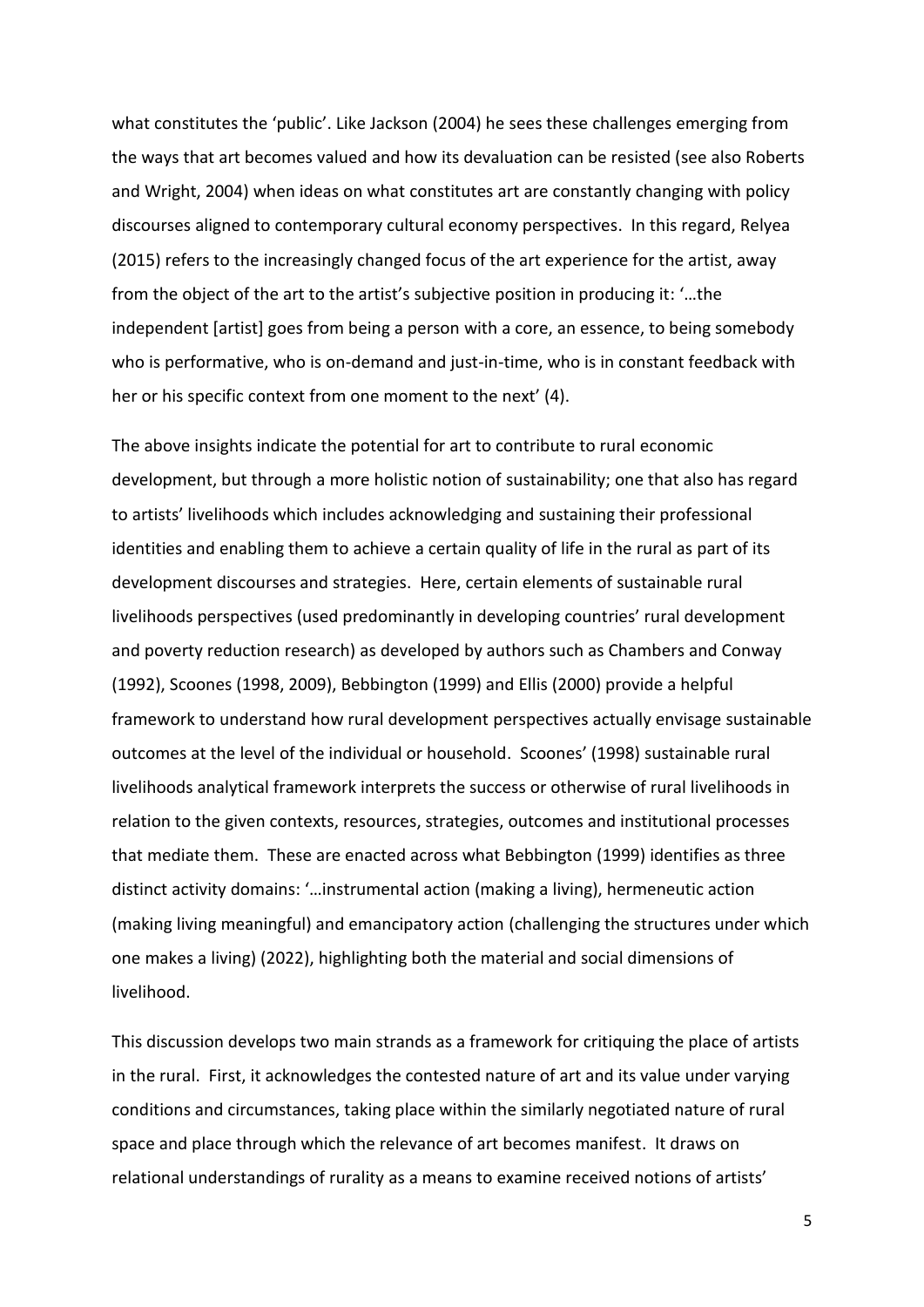livelihoods and contributions to rural development and sustainability. Second, it draws on the concept of precariousness to advance these ideas on the actual contribution of artists to the rural; to explore certain dominant narratives of artists' livelihoods and identities and how notions of precariousness are implicit in the representation of artists in the rural. By implication it is concerned with notions of responsibility (Massey, 2004a) and ethics (McDowell, 2004) in the formulation of discourses around artists' identities in the rural, and with Gibson-Graham's (2002) ideas on 'resubjectivation' (30) - the potential to create new political and economic subjects to confront the power of the global to shape the local under hegemonic forces of capitalism. In this regard, it invokes Gill and Pratt's (2008) idea of the artist embracing a 'new political subjectivity' (3) – the notion of *precarity* – as both a political entity and a way of being, reflecting a consciousness on the one hand of their labour status and its inherent insecurity under predominant forms of cultural economy, and on the other hand of the supposed scope to challenge this status through the promotion of alternative narratives about the arts and its place in rural development.

The discussion is based on a series of interviews conducted with artists living in west and north-west Ireland, north-east England and in Ceredigion, Wales, as well as interviews with other individuals from these locations and outside them who work in support and facilitation roles to enhance and sustain cultural work in the rural. The categorizations for artist used are drawn from Throsby (1992), who studied the phenomenon of the artist as worker. Here, he proposed two groups of artists based on their employment conditions; a) 'initial creative artists, i.e. writers, visual artists, craftspeople, composers) and b) performing artists (actors, dancers, musicians) (p.201-202). It also uses draws on a similar categorization devised by Markusen and Schrock (2006) of artists who self-identify as such, and who 'engage in their art work as their major occupation' (1665). For convenience, the terms 'art' and 'art work' are used to describe their collective work, rather than differentiating between different artists' specific activities. The discussion concludes with some main reflections on the possibilities to envisage alternative approaches to developing the cultural economy in rural contexts, in the light of artists' experiences in securing sustainable livelihoods.

## **4. Cultural labour – precariousness, political subjectivities**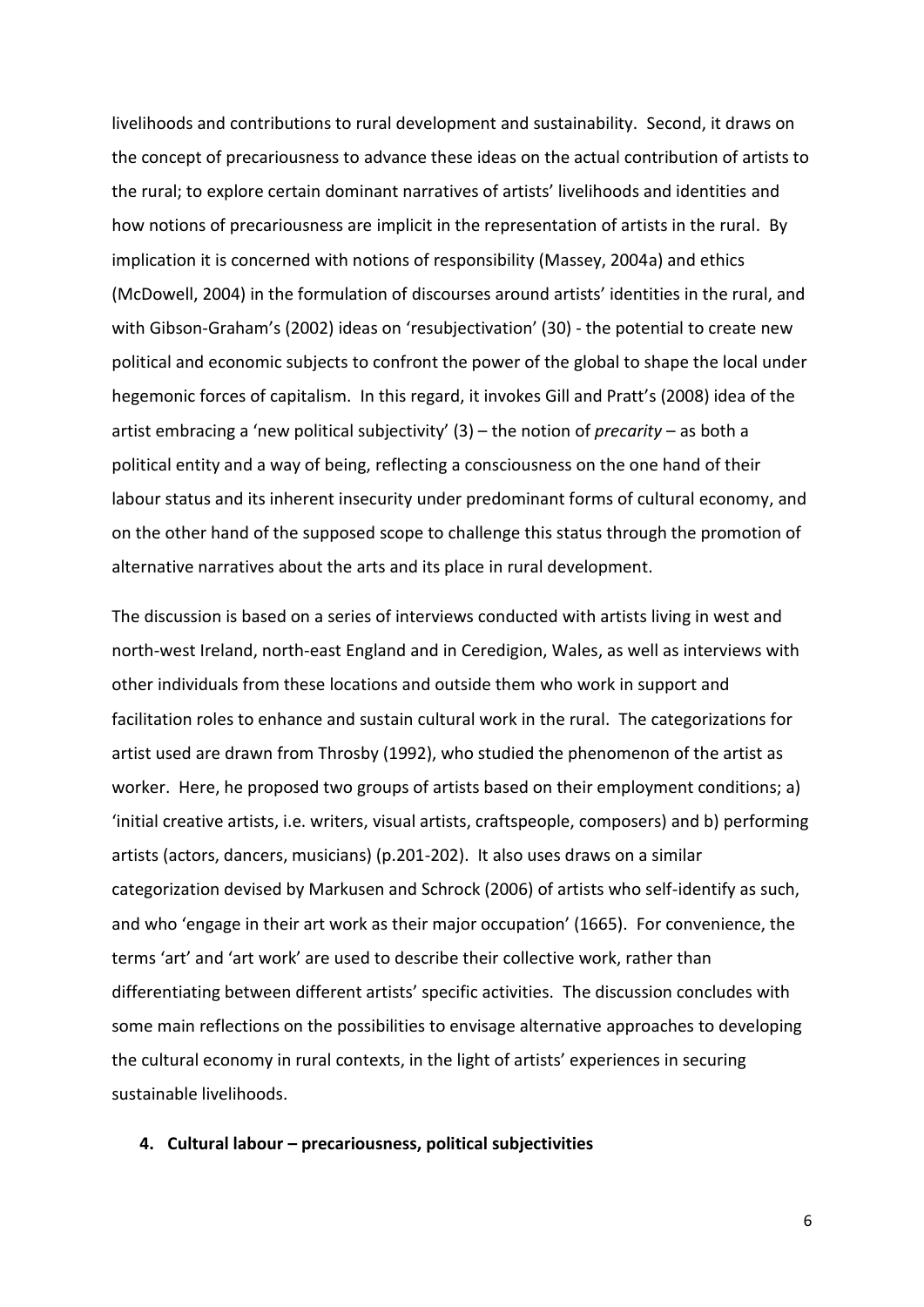An increasingly prevalent aspect to the creative economy especially under contemporary neoliberal capitalism is employment precariousness as a feature of artists' and cultural workers' livelihoods (Christopherson, 2008; Gill and Pratt, 2008). The term precariousness has been applied to the experience of uncertainty and insecurity that comes with flexible labour practices and arrangements that include temporary and seasonal work, subcontracting, freelancing, piece-work, project-based work, home-work and informal work. Notwithstanding artists' and cultural workers' need to realise their talents under suitably creative and flexible conditions, Neilson and Rossiter (2005) nevertheless identify such workers' precarious employment experiences as reflective of the oppressive aspects of post-Fordist capitalism. Christopherson (2008) similarly asserts that the precariousness issue lies with the industry context in which creative work becomes produced. For example, Neff et al. (2005) describe the normalising of risk-taking as an inherent aspect of cultural labour, shaping workers identities, behaviours and expectations about flexible working. This 'profitoriented risk' (ibid. 310) becomes part of discourses of entrepreneurial endeavour, competitive advantage and career success, but with the risk of market failure similarly shifted onto the individual worker. Heightened risk also emanates from what Power and Scott (2011) describe as the unique characteristics of the cultural economy – that the value of its products is linked to their symbolic content and novelty, with uncertainty of demand meaning that the usual market relations between producer and consumer do not apply. Relations of production often operate within complex value chains, negotiated under highly unequal power arrangements (Caves, 2000; 2003). Popular notions of the creative worker getting by on the strength of job satisfaction are countered with accounts of selfexploitation, personal and economic trade-offs, and other 'unemancipative' forms of 'cultural coping' (Garnham, 1995, 69).

The literature provides extensive accounts of the unique and precarious situation of artists as workers (Throsby 1992, 1994, 2001; Menger 2001, 2006; Towse, 2006). Artists manage the occupational risk of low pay for art work and contingent employment by turning to artsrelated or non-arts work to sustain their incomes. Artists are therefore seen as supplying two labour markets - art and non-art - and deriving earnings from each (Throsby, 1992). The non-monetary rewards from a career in arts, which have been called 'psychic income' (Menger, 2006, 21), have been described as job satisfaction from being able to exercise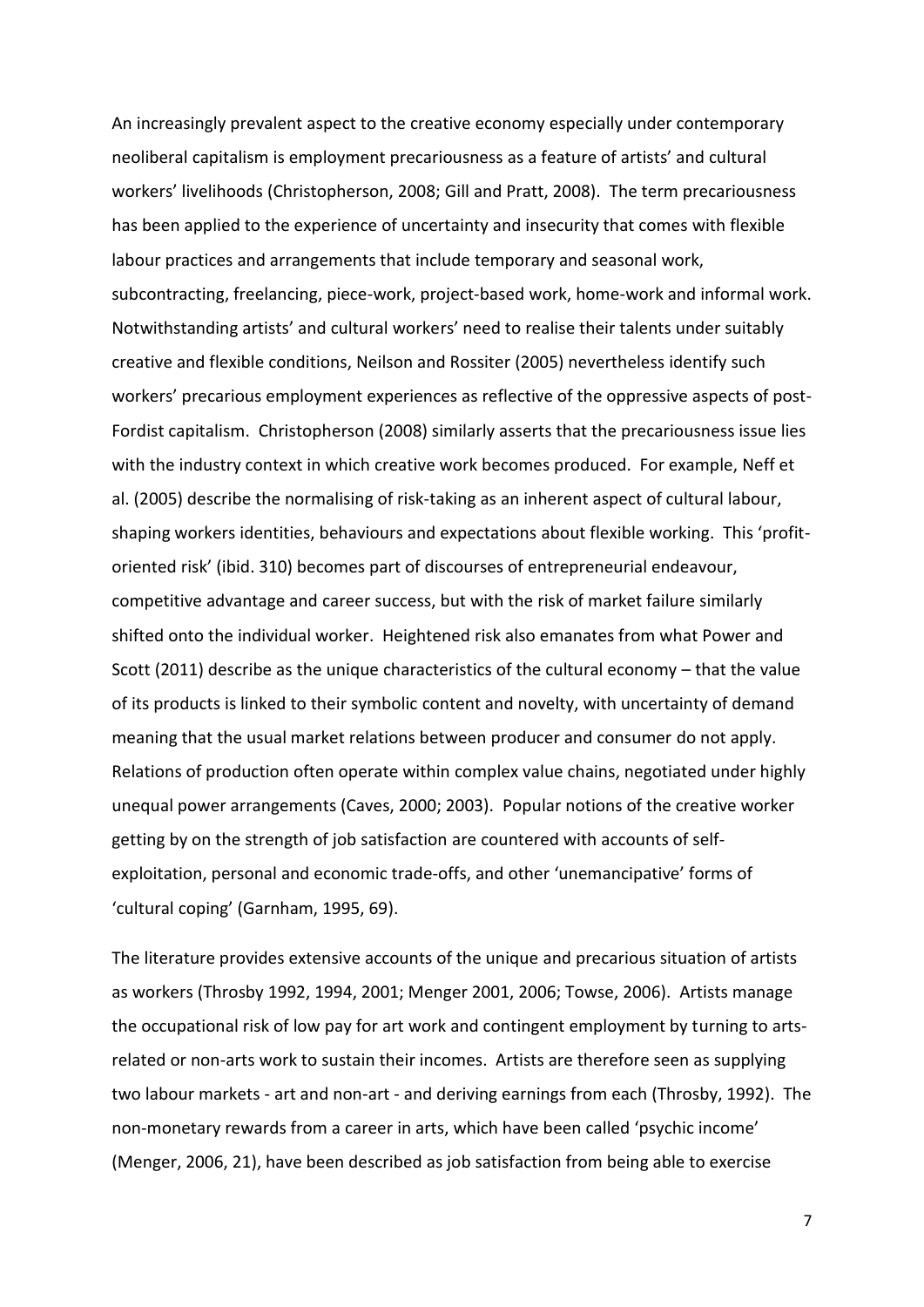personal autonomy, having varied work with a low level of routine, and a high degree of social recognition if successful (reflective of Bebbington's (1999) notion of 'hermeneutic action'). However, the 'shadow price' (Menger, 2006, 21) of these benefits is a lower income, spells of unemployment, and/or the need to take alternative intermittent and potentially less skilled and less rewarding employment. This gap in income between artists and other workers has also been interpreted by Withers (1985, in Towse, 2006, 8) as 'the subsidy of artists to the arts'. Ursell (2000) points to this fact that artists themselves engage in voluntary processes of self-exploitation or 'self-commodification' (807), seeking to build their reputations and improve employment chances.

A specific focus on workers' changing subjectivities arising out of these alterations to working life under contemporary neoliberal capitalism has been captured by the notion of precarity, or *'précarité'* (Neilson and Rossiter, 2005; Gill and Pratt, 2008). *Précarité* is summarised by Neilson and Rossiter (2005) as the basis for a multi-class social movement organised throughout Europe in the early 2000s to draw attention to the growing pervasiveness of precarious work through these increasingly prevalent forms of labour organisation. From a wider social justice perspective, Neilson and Rossiter (2005) cite the definition of precarity by Alex Foti (2004, np): …'being unable to plan one's time, being a worker on call where your life and time is determined by external forces', i.e. where it is not possible to anticipate a future. Precarity can also relate to those labour experiences which include the freedom to chart a path that is not constrained by traditional state-backed or Fordist forms of labour organisation (Neilson and Rossiter, 2005) Gill and Pratt (2008) emphasise this '*double meaning'* [sic] (3) of precarity as a concept and a political project: 'the new moment of capitalism that engenders precariousness is seen as not only oppressive but also offering the potential for new subjectivities, new socialities and new kinds of politics' (3). They refer (ibid.)to the challenge of finding solidarity across a hierarchy of occupations and groups with different expectations and capacities under a precarity movement whose end goal is best conceptualized as 'a political rallying point for a diverse range of struggles about labour, migration and citizenship' (20), and which, according to Ross (2008), should be thought of not as '…a common target, but rather as a zone of contestation between competing versions of flexibility in labour markets in which a range of experiences of precarity prevail (42). In this regard, Gill and Pratt (2008) argue for more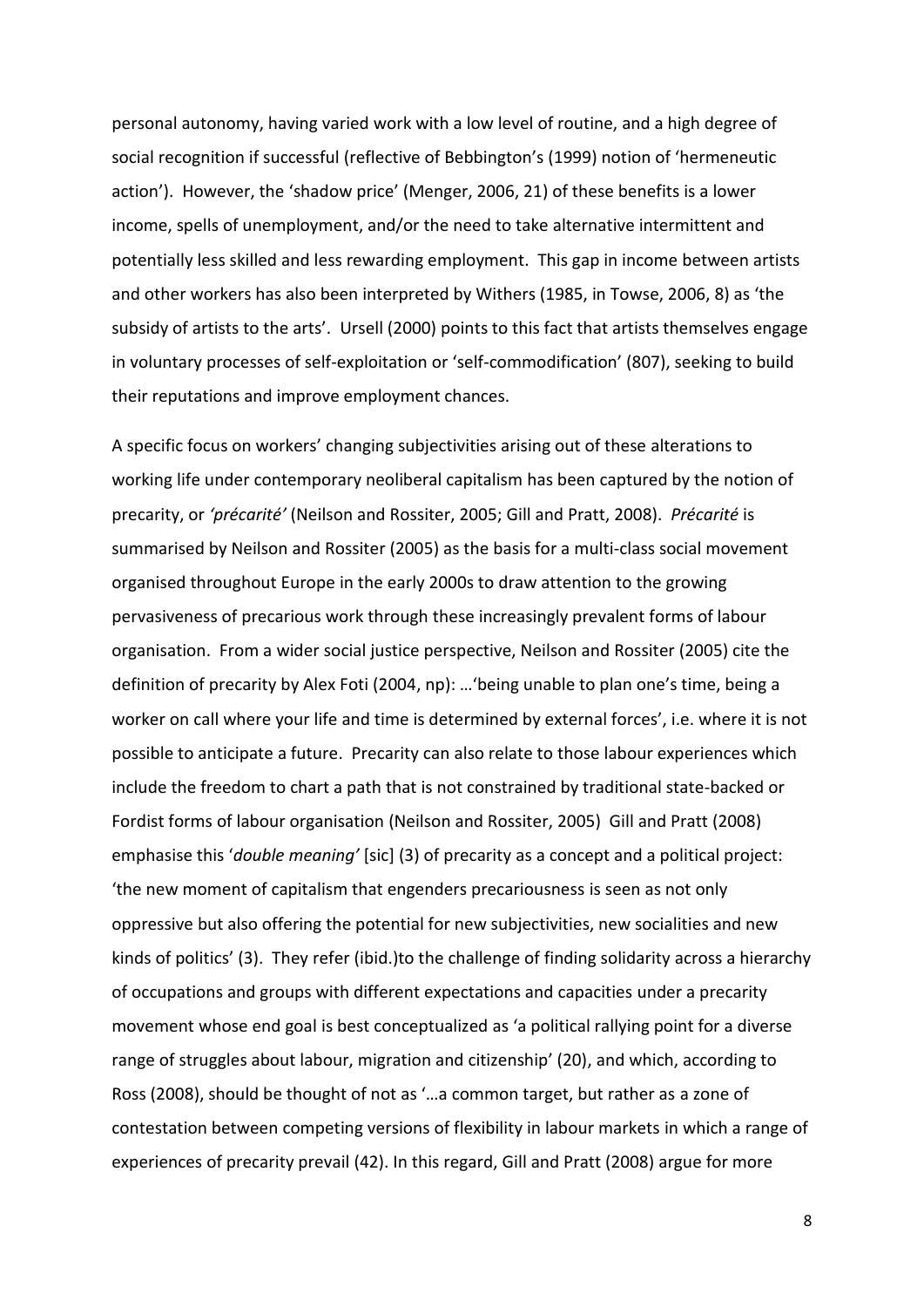attention to cultural workers' own meanings and understandings of how their labour shapes their subjectivities in accepting as well as refusing and resisting work, and to the reasons underlying the relative lack of labour organization within the cultural sector.

### **5. Relational rural – a contested and negotiated space**

These contentions on artists' livelihood expectations and experiences and how these becomes negotiated in rural space are explored here using a relational understanding of rurality. Heley and Jones (2012) outline the emergence of relational studies of the rural, particularly as they seek to provide more critical insights into the complex manifestation of contemporary globalizing trends in the rural pertaining for example to climate change, urban-rural interactions and migration. Building on existing postmodern and poststructuralist perspectives, the aim of relational accounts of the rural is to emphasise the 'intertwined and co-constituent production of rural space through material *and* discursive phenomenon, processes and practices' (Heley and Jones, 2012, 209). Associated '*relational rural epistemologies'* (ibid.) seek to express more nuanced understandings of the experiences of rural space and place and to add constructively to critiques on the continued importance of the rural in broad societal terms. A relational perspective involves the notion of space as fluid rather than something fixed, constantly made and remade in hybrid forms through the ways that entities including human and non-human interact (Murdoch, 2006). Woods (2011) describes it as placing 'an emphasis on the significance of networks, connections, flows and mobilities in constituting space and place and the social, economic, cultural and political forms and processes associated with them' (40). Interest is in how the social interactions that occur in space happen by means of processes of negotiation (Massey, 2005). These social interactions are increasingly complex, open to local and global influences, and occurring at different spatial scales and with different temporalities (Massey, 2004b). The significance of negotiation draws attention to issues of contestation and power, and how agency is exercised in the relational production of space (Amin, 2002; Massey, 2004a, 2005). Massey (2004a) refers to the relational construction of identities and associated development of social and political responsibilities, often influenced by global processes that are negotiated and played out at the local level. In a rural context, these can reflect, for example, locally-negotiated positions on global issues such as immigrant labour (De Lima and Wright, 2009), food safety and risk (Enticott, 2001), or natural resource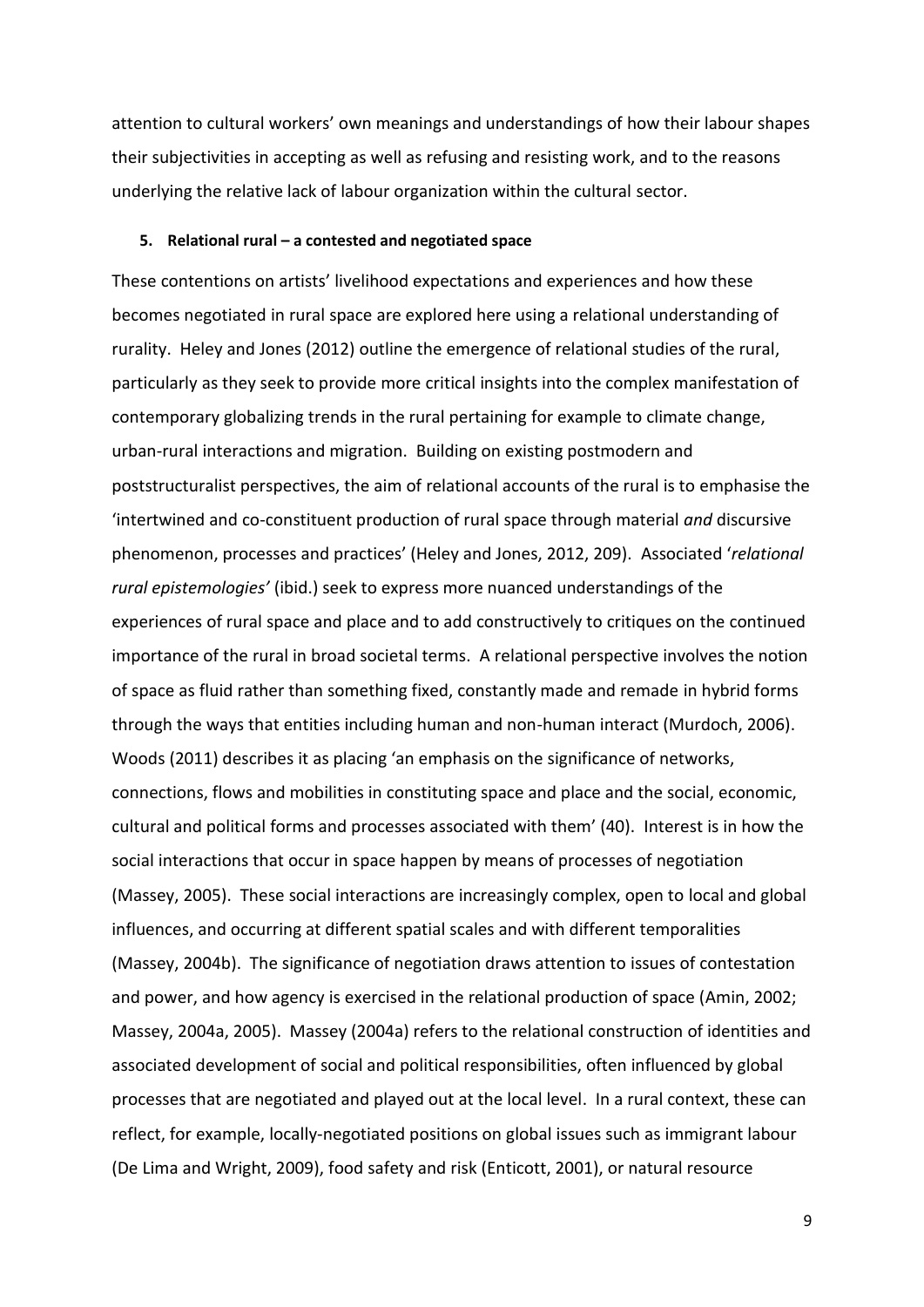exploitation (Walker and Fortmann, 2003). Drawing on Massey's ideas on relational space, Woods' (2007) concept of the global countryside outlines the value of a relational framework for examining how meanings and perceptions of rurality become contested and negotiated under globalization. He argues that the potential to achieve a deeper comprehension of the 'politics of negotiation and configuration' (485) of a globalizing rural, using a relational perspective, can be turned into a heightened capacity for rural actors to exert agency and strategically think through and take advantage of globalization's opportunities or its alternatives; that the local remains a critical site for the identification and negotiation of rural development priorities, but potentially framed within new and alternative hybrid spatial interpretations of a networked rurality and its 'constitutive interrelatedness' across human and non-human domains (Massey, 2005, in Woods, 2007, 503).

## **6. Methodology**

The following discussion draws on a series of indepth interviews conducted with 52 individuals divided across 8 categories (Table 1) in a) west and north-west of Ireland, b) mid and west, Wales, and c) north east of England.

|            | Artist         | Gallery/       | G/CC           | Arts centre    | Arts    | Arts festival  | Art studies | Artist as      | Local         |
|------------|----------------|----------------|----------------|----------------|---------|----------------|-------------|----------------|---------------|
|            |                | craft centre   | Manager/       | manager        | CO-     | manager        | academic    | academic       | auth./        |
|            |                | manager        | Craft          |                | ordinat |                |             |                | state         |
|            |                |                | worker         |                | or      |                |             |                | agency        |
|            |                |                |                |                |         |                |             |                | arts          |
|            |                |                |                |                |         |                |             |                | officers      |
| West/north | $\overline{4}$ | $\overline{2}$ | $\overline{2}$ | $\overline{2}$ |         | $\overline{2}$ |             | $\overline{2}$ | $10*$ (3)     |
| west       |                |                |                |                |         |                |             |                | <b>Dublin</b> |
| Ireland    |                |                |                |                |         |                |             |                | based)        |
| Mid/west   | 7              |                |                | 3              | 2       |                |             | 1              |               |
| Wales      |                |                |                |                |         |                |             |                |               |
| North east | 5              | 1              |                | 3              | 1       |                | 3           | $\mathbf{1}$   |               |
| England    |                |                |                |                |         |                |             |                |               |

Table 1 Interview respondents by study location and profession

All of those directly employed in the arts (as arts professionals) were either directly residing in and/or working from rural locations, or, in market towns servicing extensive rural hinterlands. Local authority and state agency arts officers' remits predominantly extended to the same rural locations as the professional artists (apart from Ireland, with 2 Dublinbased national-level representatives). The choice of study locations was influenced in the main by their rural catchments and by the known presence of artists and other arts-based workers in those areas. In Ireland, individuals were selected initially through their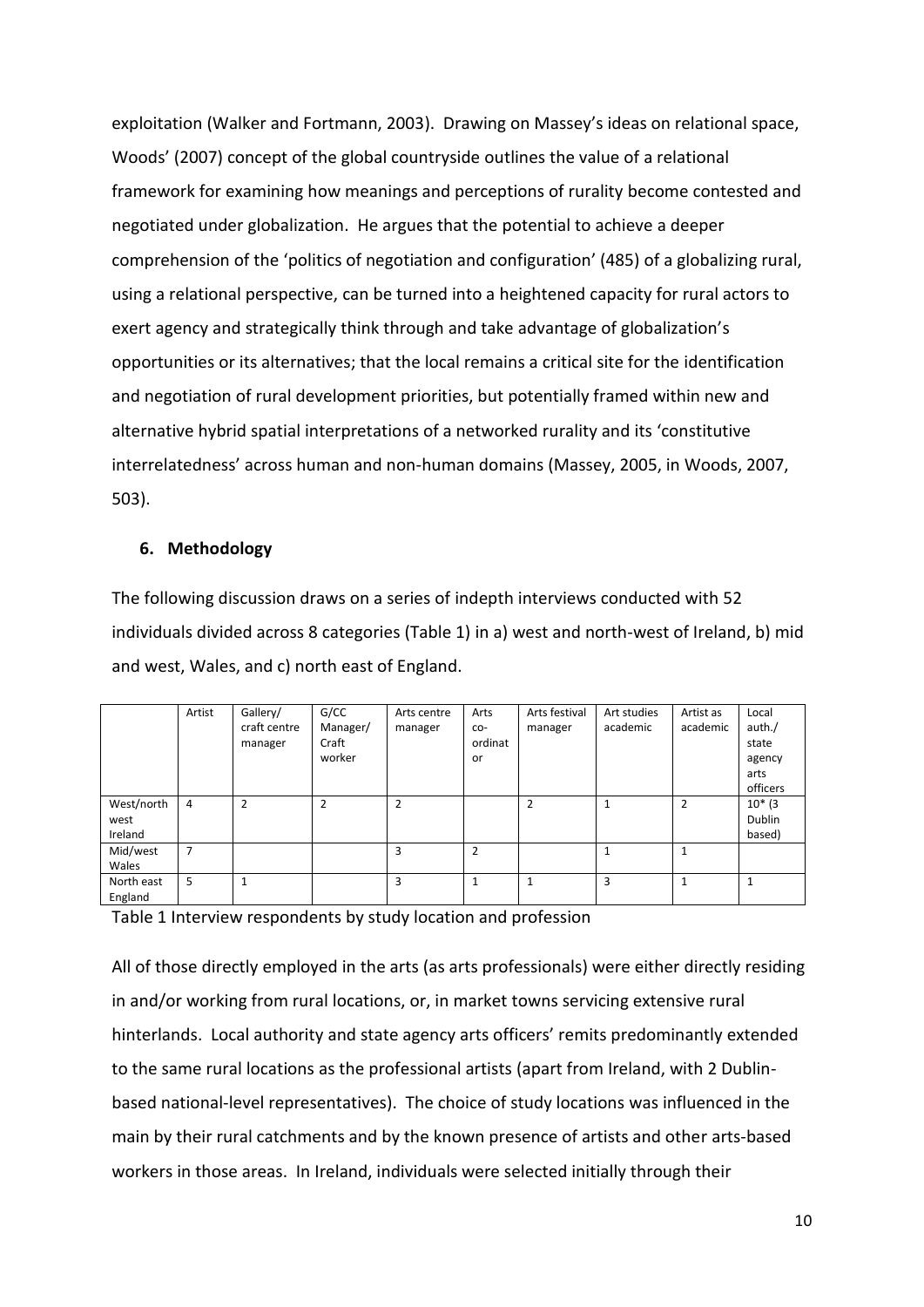established arts profiles in the region. Via them, through processes of snowballing, other respondents were identified. In Wales and north east England, academic contacts provided initial names, who then, through snowballing, provided further names. In each of the study areas, cuts to public funding were a strong feature of the arts development landscape, dictating arts activities and development priorities.

The interviews (all face-to face) ranged from one to three hours in length, and took place on various dates between June 2013 and August 2015. The overarching topic for investigation was the significance of the arts to rural sustainability. Sub-topics included; the artist's ability through his or her arts practice to be a direct catalyst for place-based development and capacity-building in a changing rural; the intrinsic value of the arts, through the artist facilitating creative experiences that add to quality of life in the rural; the wider community benefits gained from artists residing in rural localities in terms of generating new social and cultural relations and networks; the challenges and opportunities of the specific rural context experienced by artists that included access to funding, to outlets for their work, to appropriate arts 'infrastructure', and to realizing personal professional development agendas. The interview texts were analysed using discourse analysis. Discourse analysis assumes the existence of multiple socially-constructed realities with language fundamentally shaping those views of reality, with emphasis on the analysis of their meaning, i.e. the way in which society makes sense of them (Hajer and Versteeg, 2005). Discourse is thus understood as a form of social practice, with an interactive relationship between discursive practices and the contexts in which they occur, that is also 'constitutive of and constituted by social and political 'realities'' (Barker and Galasinski, 2003, 64). Along with being reflective of dominant social values, Foucault describes discourse as constitutive of key social entities which position people as social subjects (1977). The interview transcripts are first organized (Waitt, 2010; Rose, 2011) by identifying key themes that consistently surfaced throughout the interviews. Among these were: the policy, funding and infrastructural challenges of sustaining arts in the rural; the associated institutional constraints on illustrating 'value for money' from artistic endeavours; the challenges of establishing the value of artistic labour in a contemporary rural cultural economy context; livelihood precariousness as an apparently accepted facet of a career in the arts. The second phase of coding for analysis is organized under three main but overlapping thematic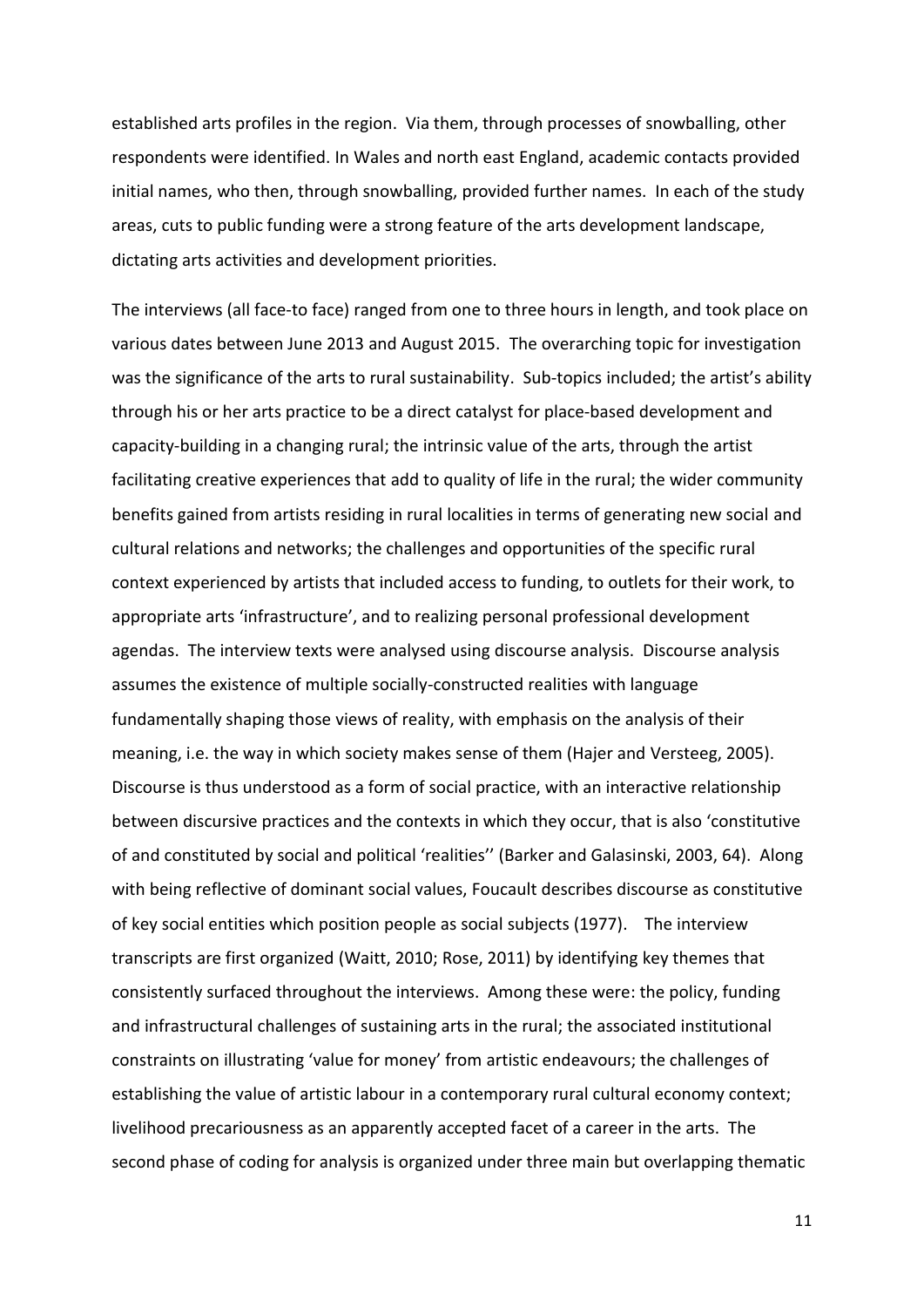headings: economization of the arts and culture in the rural; discourses of precariousness; precariousness as a potential political rallying point for artists in the rural.

## **7. Economization of the arts in the rural**

Reflecting new cultural economy discourses, a shift in emphasis onto the economic aspects of the arts and how this needed to be managed within the different rural place-based contexts was a central narrative emerging from the interviews in each of the 3 study locations. Arts centre managers and staff were to the forefront in reacting to these trends, especially centres that also functioned as retail outlets for art, that provided other dedicated supports for locally-based artists as well as fulfilling a more public service remit to its audience and customer base. As such they played a key role in shaping the arts landscape in the rural through various struggles and negotiations, functioning as a conduit for a range of internal and external processes and social and material phenomena that emerged to define and situate the arts within specific place-based contexts.

The complexity of the rural context was apparent in the accounts of different strategies devised to try and sustain the arts there, impacted to a large extent by a strong dependence on public funding, the short-term and rigid nature of that funding and other pre-existing structural and capacity-building issues . The majority of centres had charitable status and relied heavily on volunteering. Fundraising to keep centres open had become the overriding concern, with use of local networks and detailed local knowledge to negotiate and establish opportunities such as providing local community information hubs. This collaborative approach to developing new assets, and the associated interactions and activities stimulated new relationships between staff and local communities with the centres' physical space functioning as a kind of activity node for a dense network of local social relations and webs of action that enhanced social and cultural capital that was very specific to each place. At the level of progressing art as something of intrinsic value, the challenge in the rural context was to promote a diversity of art that could reflect contemporary localised, place-based interests (especially to engender a sense of connection to the centres), whilst also offering a broader range, i.e. promoting an enquiring and experimental perspective on art that would enhance their art experience. According to one centre manager in north-west Ireland, this took considerable time and effort because of the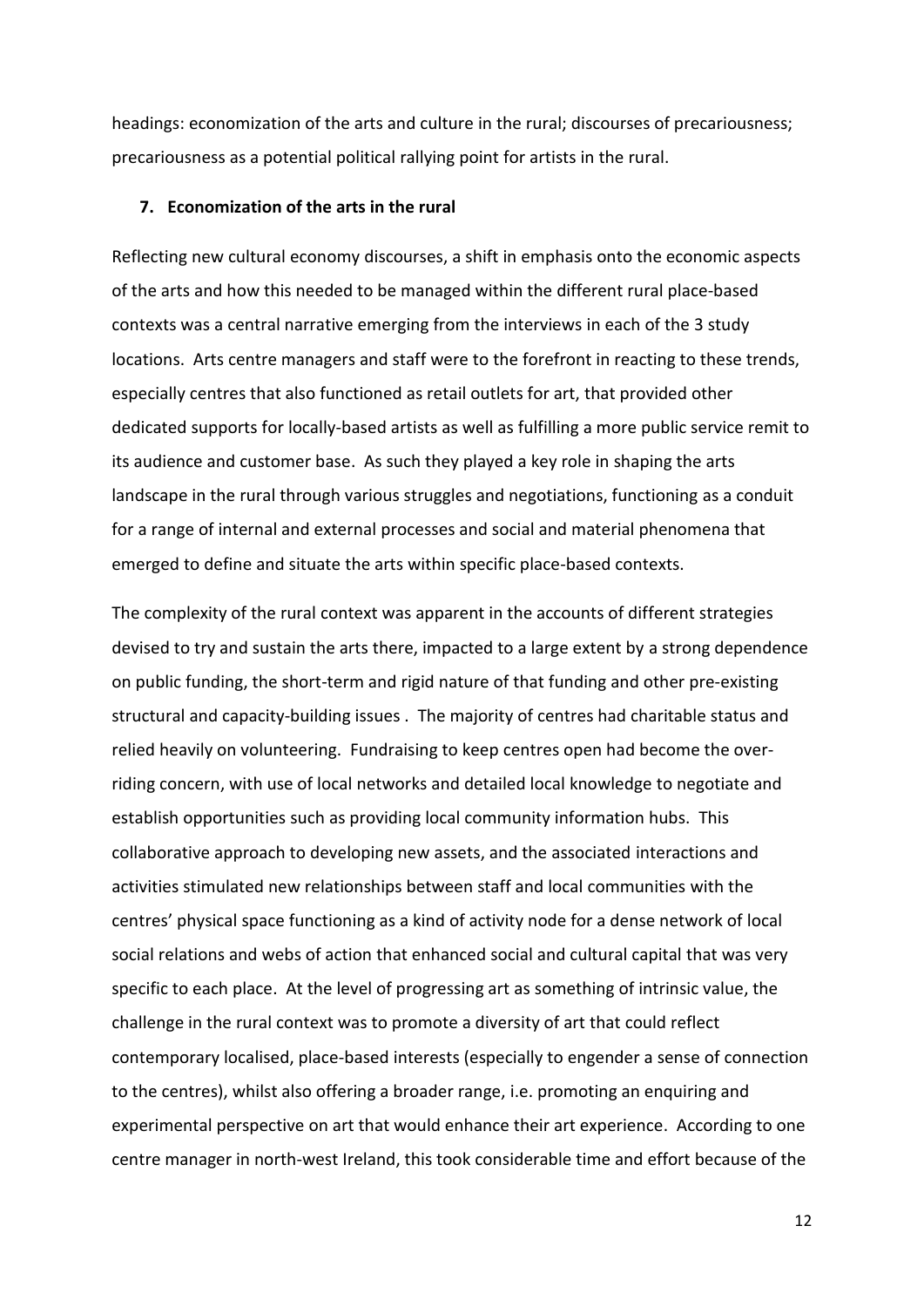desire and need to be sensitive to local preferences in terms of providing an uplifting arts experience and to see the process emerge as a co-produced one, as this was also usually the main audience and customer base (also reflective of the notion of constantly-changing arts publics).

Facilitating the artist to develop his or her own art talent was also considered a priority. In this regard the centres could be viewed as a contemporary form of social institution for the arts in the rural (Relyea, 2015), providing many of the place-based accessible supports that Jackson (2004) identifies as necessary for artists to pursue a career. Influenced by the global as well as local nature of arts markets they also worked to negotiate and regulate artists' production priorities in this rural environment. This was mainly in terms of promoting artists' entrepreneurial focus to take advantage of sales or exhibition opportunities, locally and externally from establishing how to set a value on their art through to how to brand and market it using digital media and other platforms. Advice on taxation and other accounting matters were also identified as required supports since the majority of artists are selfemployed.

This sense of a normative cultural economy perspective and its influence in shaping a hybrid rural space in which certain conflicting priorities about art and artists' professional identities were worked through, was conveyed by a member of an arts centre in the north of England when discussing the ways in which artists needed to become equipped to manage within a competitive global capitalist market and how the centre accordingly targeted its supports:

"*People [i.e. artists] will come here, all at different levels; some will be self-employed, some will have an accountant, some will have marketing skills, some use social media; it is the job of our manager to assess them and offer marketing and business advice if it's needed, and try to get everybody up to the same speed so that best practice is in place"*.

Best practice in this case meant establishing ways to be constantly attuned to the market, and responding to its needs in reflexive ways. The manager of a centre in north-west Ireland described it in terms of the tension experienced by artists in wanting to focus on the development of their art with that of the need to develop entrepreneurial skills and achieve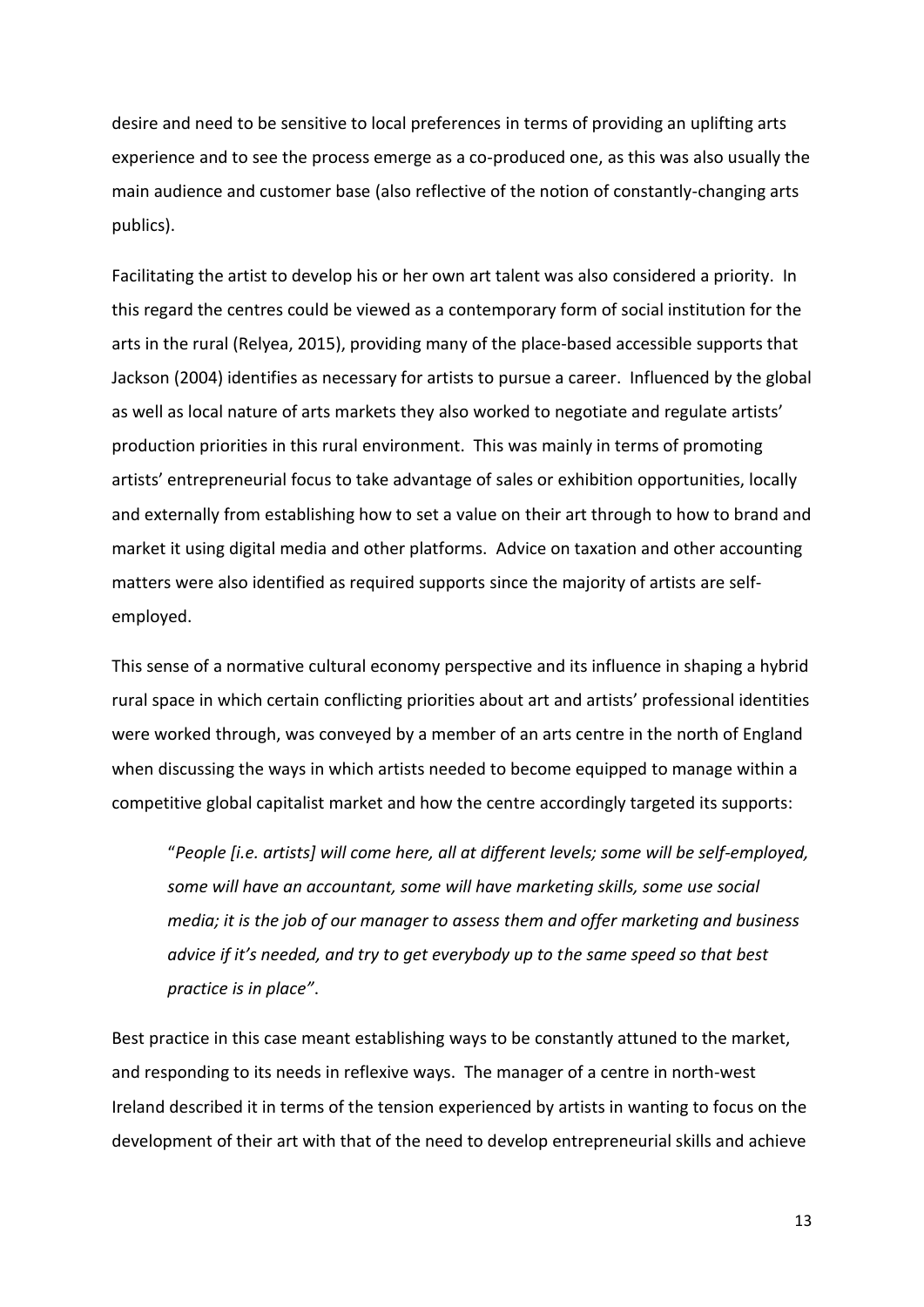commercial success in a rural spatial context in which this was not necessarily established as a norm for the arts:

"*The business element is difficult for people [i.e. artists] because your skill is in the actual production of the piece, but when you are producing for the market you have to think about your customer".* 

This centre secured EU funding to provide an ambitious programme of training and expert supports for artists in the rural, with a strong emphasis on portfolio development, mentoring, and networking to establish new markets. In rolling out this programme, issues emerged that were specific to the rural place, reflecting the majority of artists' livelihood status there and the challenges for the centre in fulfilling its funding remit. For example, difficulties in arranging training on a given day, or in having artists commit to a sustained programme of training spread over several weeks was reflective of their complex working arrangements in the rural and the individual struggles to give priority to new kinds of working practices and to create new 'professional' spaces that could facilitate their livelihood needs (most artists holding several other jobs possibly over a dispersed geographical area that could not always be planned in advance). In other words, both the centre and the artists had to navigate a complex web of commitments with a range of locally and externally-based rural actors in order for the training to become available. This training would furthermore facilitate artists to become even more adaptable and responsive to the pressures of a globalizing cultural economy without necessarily influencing how that economy operates (Gibson-Graham, 2002). It thus also speaks to Relyea's (2015) observation of the artist's increasingly subjective position in producing the art and becoming focused on external relations. However, this is playing out in a rural context in which the kinds of opportunities for artists to realize an income from their art work or art practice are much fewer to start with, and added to by the infrastructural disadvantages that curtail their access to external markets. The benefit for the artist from exhibiting work at the local community hall or a local arts centre for example often becomes less about securing cash sales and more about gaining exposure (Relyea, 2015). The problem with this, according to Relyea (2015) is that exposure can of itself start to become locally justified as an adequate reward to the artist in a professional reputational sense, rather than an expectation that the artist must also sell in order to sustain a livelihood. The reality for the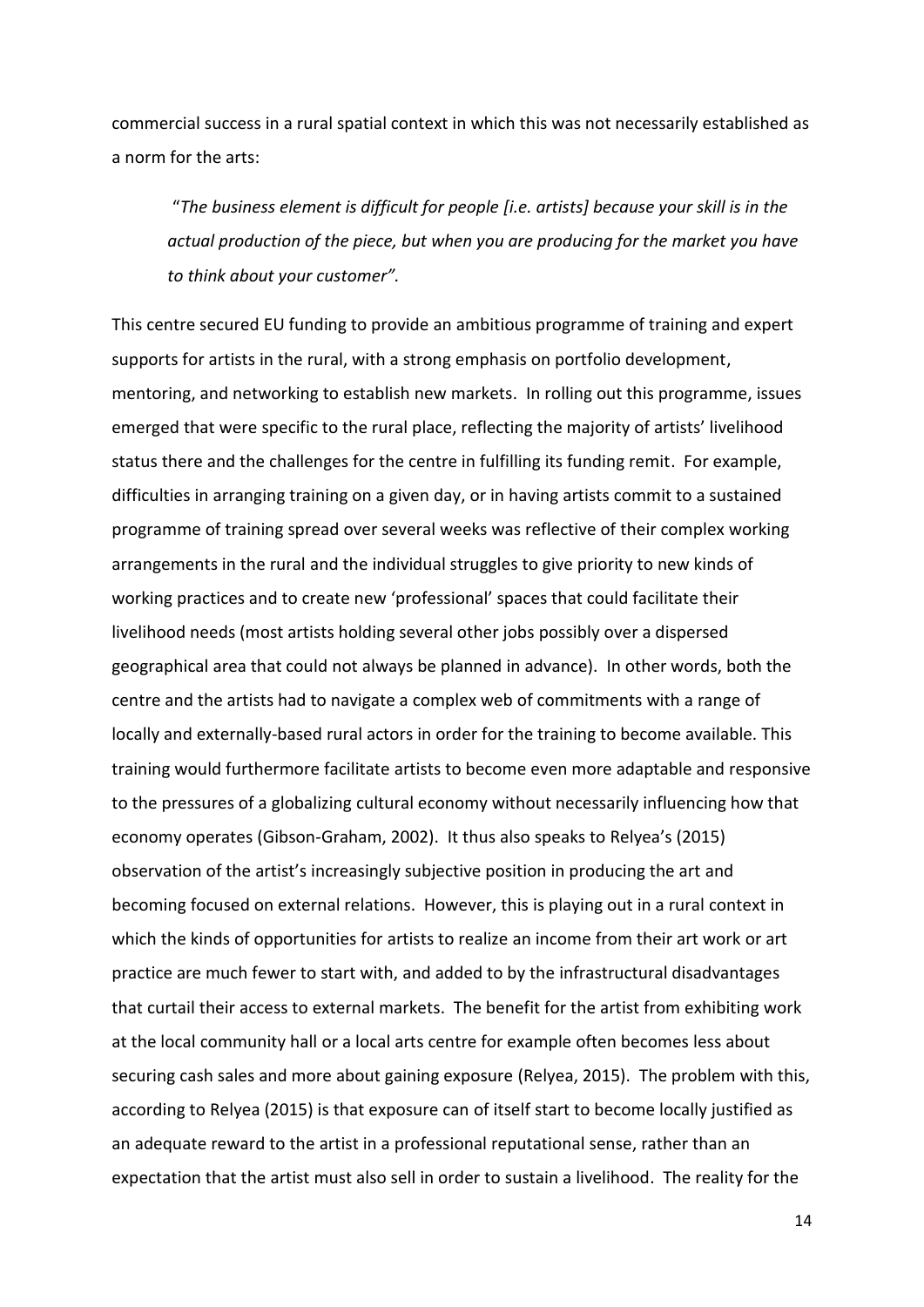artist however is that associated rewards (e.g. commissions or other financial supports) do not necessarily follow, and even less so within a rural context where the critical mass of audiences and critics is not normally available to build an arts event with a significant reputational impact for the artist.

### 8. **Rural-based experiences of precariousness**

This section examines how artists' livelihoods in the rural reflect a rural-based experience of precariousness, promoted through policy discourses and reinforced by socially-constructed notions of artists as inherently 'precarious' workers, with precariousness portrayed, for example, as a lifestyle choice, blurring certain distinctive livelihood sustainability challenges posed by a rural context. It does this by exploring some of the negotiations and tensions inherent in artists' actual expectations and experiences of being artists in the rural.

MacDonald (2009) discusses the spatiality of precarious employment and the need to understand the relational playing out of economic restructuring and associated policy discourses in terms of how they shape the phenomenon of precarious employment at the individual, place-based level. This is particularly significant in the rural context where processes of rural economic restructuring and deregulation may have rendered more peripheral rural labour markets more vulnerable by successive cuts to key infrastructure and essential supports such as transport, information technology, education and housing (Winson and Leach, 2003). MacDonald (2009) also draws attention to the idea of precarious employment as a socially-constructed phenomenon at the spatial level; for example, in a rural context, seasonal work in natural resource industries with no social security might be considered "'good'" [sic] (9), compared to work in certain other service sectors, or work associated for instance with gendered roles which have traditionally perpetuated experiences of employment vulnerability or exploitation. Frequent references by artists and other respondents in the rural to routinely holding several jobs in order to secure a living whilst continuing to commit whatever resources possible to sustaining their art practice is reflective not just of established global trends of precarious working within the arts profession (Gill and Pratt, 2008, Ross, 2008), but also reinforced by specific rural labour market contexts. The managers of two centres in north west Ireland who were closely involved in promoting local artists' work and in developing their potential, illustrated this in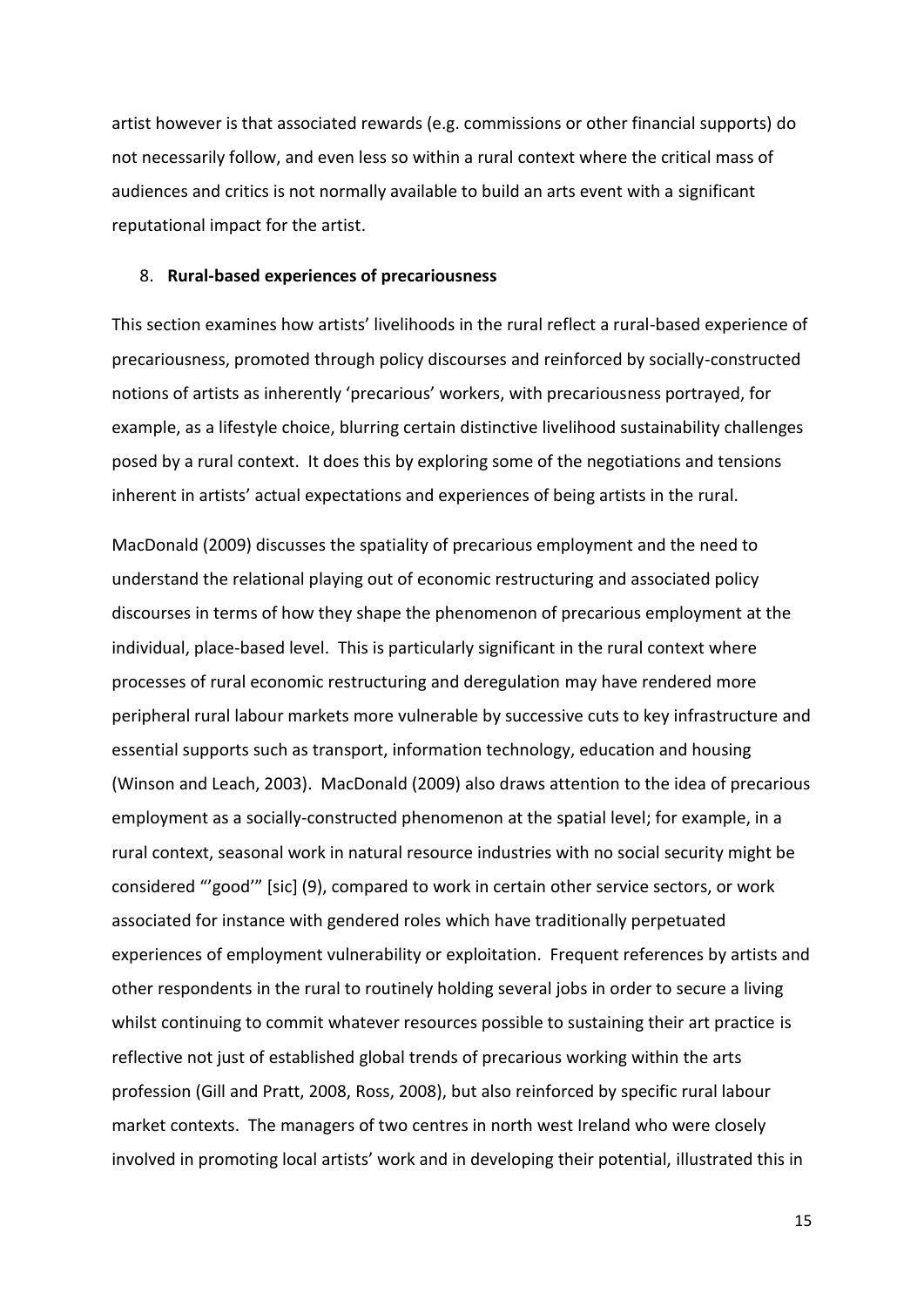terms of a series of accepted constraints and challenges of keeping open their respective centres as outlets for local art and crafts whilst also trying to build a profile for the artist:

*"They are not solely working for retail; they have a lot of irons in the fire so they are working on various commissions or working towards an exhibition or teaching parttime, so there is a real mix of, you know…. [other revenue-generating activities]"*.

*"So you know….for them to generate income, they need to have at least three, if not five different sources coming in, because they don't make it just on selling their craft. They would need to teach if they can….A lot of them would have part time work, a lot of them teach or…you know….that's how survival is, that's what it's about for them"*.

Given much of the writing about the value of artists to the so-called emerging experience society with their unique capacities to co-create and to realize collective creativity (Heinonen and Ruotsalainen, 2012) the reference to 'survival' reveals something of the myth of the artist as a neo-entrepreneur, i.e. as an agent shaping his or her own destiny and exerting control over the form of his/her labour in a rural context often discursively represented as ripe with such possibilities:

*"They make their living solely through their creativity, but they work hard; it's not a….it's a way of life, it's a chosen way of life and people love what they do but it's not always easy, and particularly in the recession, you know; I know makers who especially in the north of the county really had to think twice about putting petrol in their car to come down here, or the delay in, you know – if money is invested into materials to produce something they don't necessarily have the cash flow to hold out very long for payments"*.

The experience particularly during the recession was of artists in the rural either being forced to let go of their art and dissolve their business in order to take up another occupation there, or of leaving the rural entirely. The majority of artists tend to be selfemployed, and there are few if any social supports for the self-employed in Ireland, England or Wales. According to Towse (2006) establishing accurate baseline data on the value of artists' human capital using criteria such as earnings or levels of education and training is problematic, in large part due to their multiple job-holding. Retaining artists within rural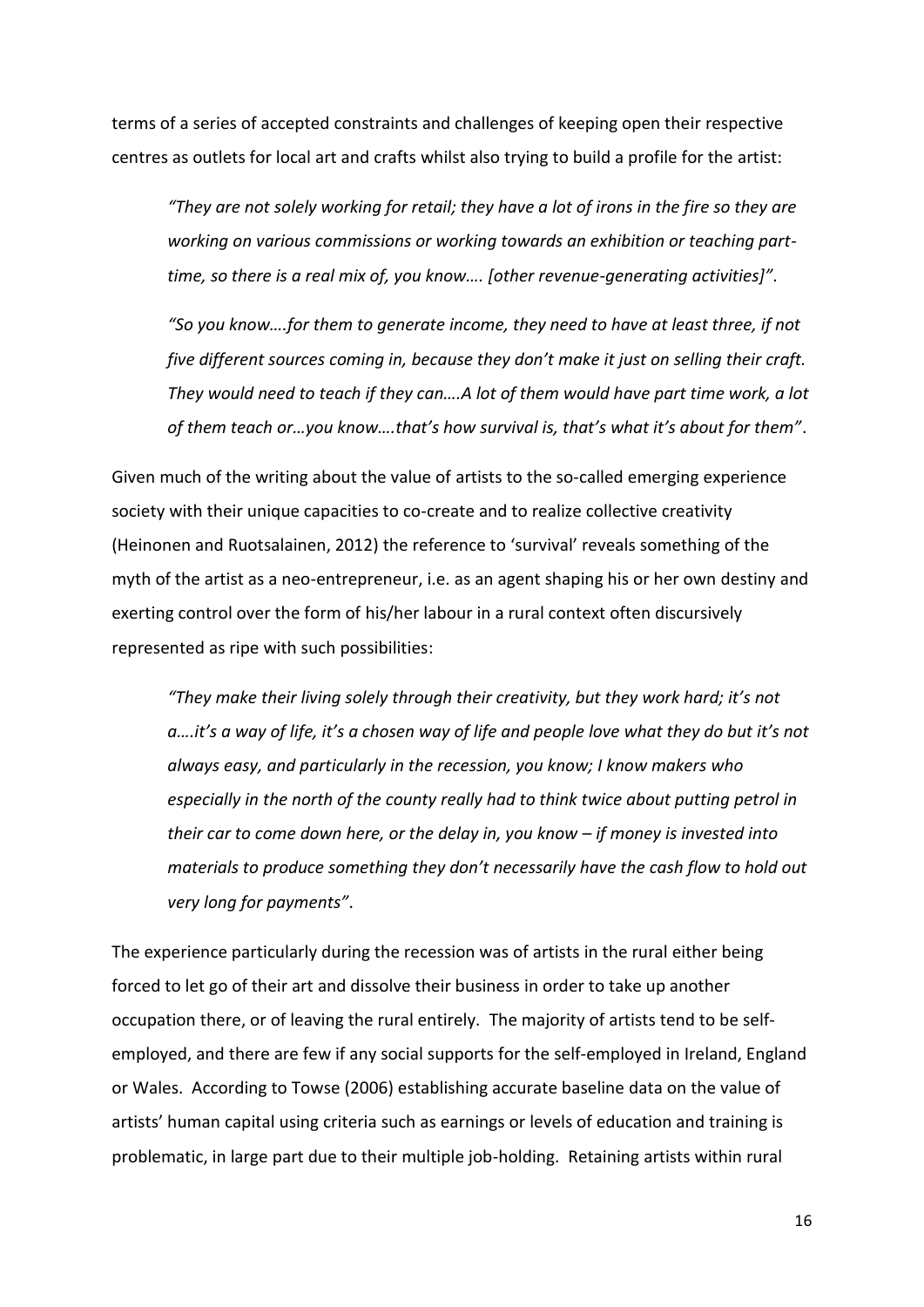localities but seeing them have to forgo their art as way of making a living there was articulated as a form of diversification and as an acceptable trade-off:

*"They have had to adapt, but the key part is that they are still living within [the locality] and part of the economy; that is the key thing, but they might not necessarily always have a retail product; now at the same time, they may still be working in that industry, so we may from time to time have an exhibition of their work so they are not necessarily no longer part of the [arts scene]… you know, so it's very much about diversification"*.

This shift from arts work to arts-related or non-arts work is described by Menger (2006) as already an inherent aspect of an arts labour market characterized by contingent work on one hand, and an increasing number of artists entering it on the other, without a necessarily corresponding increase in the level of arts activity, but rather with a reduction in the median amount of working time (through shorter hirings) and earnings as a recognized consequence of such trends (Christopherson and Storper, 1989; Menger, 2003). The capacity to tack back and forth between arts and arts-related/non-arts work (and unemployment), and to build a career portfolio that spreads occupational risk is described by Menger (2006) as part of the accepted way of working in the sector. It also necessitates arts and non-arts job opportunities being available and relatively accessible, something that presents a combination of challenges in many rural labour markets. Reputation and professionalism are also highlighted as of key importance in the art market, established through peer opinion and other accepted arts norms. These are predicated on sufficient availability of art-related work, facilitated by access to networks and other kinds of working partnerships and collaborations that generate trust and tacit knowledge about the sector. In the rural context, accessing and sustaining membership of networks was also depicted as an ongoing challenge. For some, even adaptation was not enough to overcome the infrastructural deficiencies of contemporary rural locations. Poor infrastructure meant practical limitations to what could be achieved, and an inability to plan for external markets:

"*We haven't got the broadband infrastructure here…..they [artists] were meeting clients and they had to travel to Dublin or Belfast, so the cost….it all came back to cost again, like material costs. One girl…..she came back, herself and her boyfriend*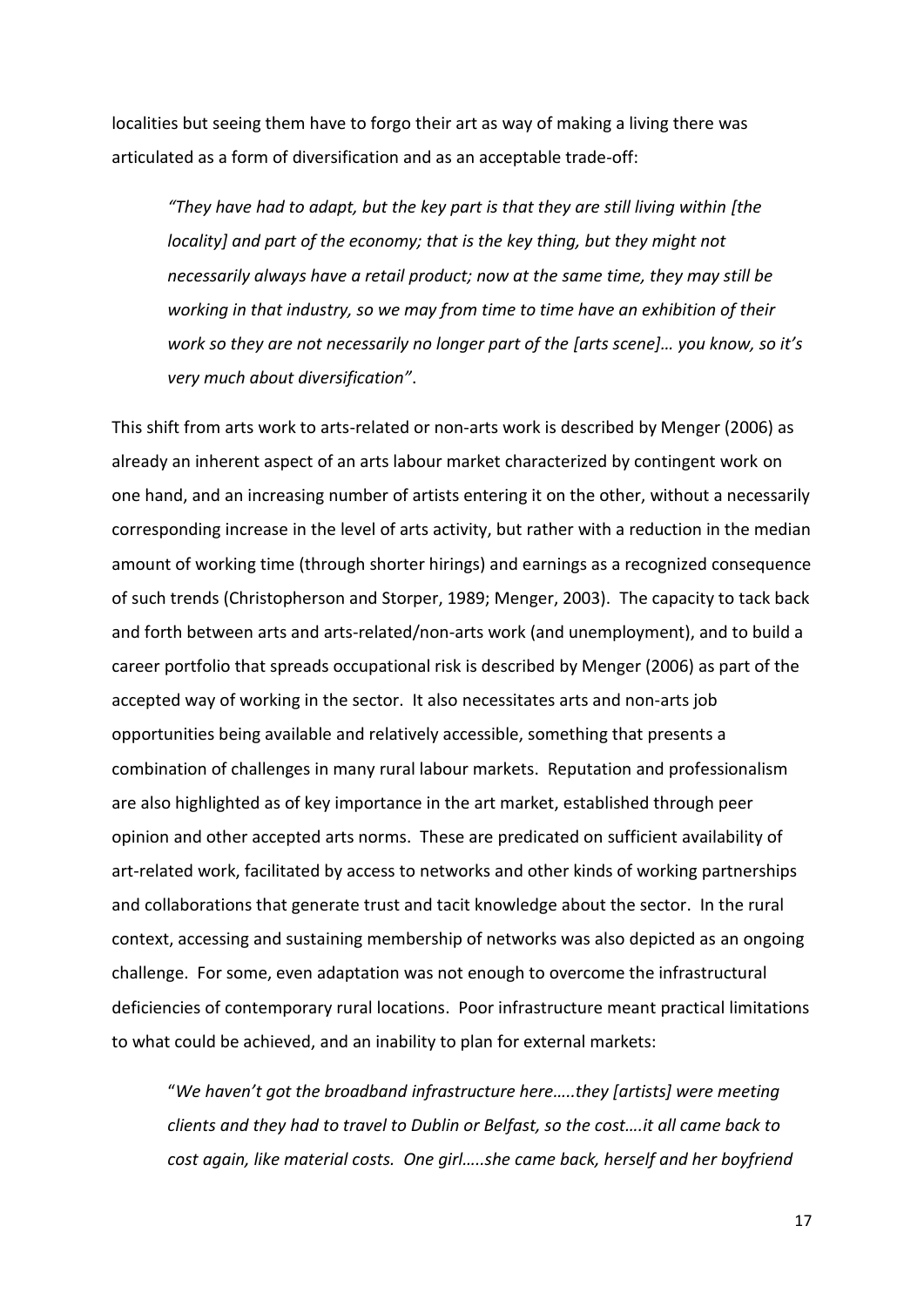*rented a cottage and she set up her business and she tried so hard at it for two and a half years and then she had to go back to London"*.

Menger (2006) also indicates that of the sustained growth in artistic employment in recent decades, much of it has been supported via government subsidies taken up by the nonprofit sector which has provided cultural-related services under both arts and non-arts (e.g. urban regeneration) headings, with the other growth area (as outlined earlier) being the wider cultural industries sector. Much of the commentary from interviewees involved in running rural-based arts projects or arts centres was on the problem of funding cuts to this sector. One rural-based artist in the north west of Ireland who ran an initiative in the area to develop arts practice with children and young people involving artists working in partnership with schools, arts organizations, local authorities and government departments, had supported a core group of up to 9 freelance artists over a sustained period:

"*We do get core funding from the Arts Council but it just about covers the office; it doesn't fund any of our projects…. When we have the funding they [the artists] get paid to connect with the school for one day per week but as the funding has unfortunately diminished it's really half a day; but they [still] need another half day to sort of do their preparations and processing. When I started it would have been quite a strong ethos to give the artists time, paid time to actually plan and develop the work and respond to it as well…..they need to paid to process what they are doing as well, you know, it's not enough just to get paid for a half day to go in, you know, but the funders never really understand that"*.

During periods of austerity, the arts are among the first to be targeted for cuts by government in particular. The efforts of one of the centres in the north west of Ireland to remain open and in operation could be viewed in rational economic terms as completely unsustainable in terms of the level of unpaid time and effort required to run it; however, the process was described instead in terms of a certain inevitability that this model for running the arts in the rural had to be endured, and a belief that things could be worse:

*"We hadn't paid rent for about two years. We were lucky I suppose holding on to the building and we were looking at the bigger picture [of keeping the centre open]. We weren't paying wages. So we were in a very very difficult situation"*.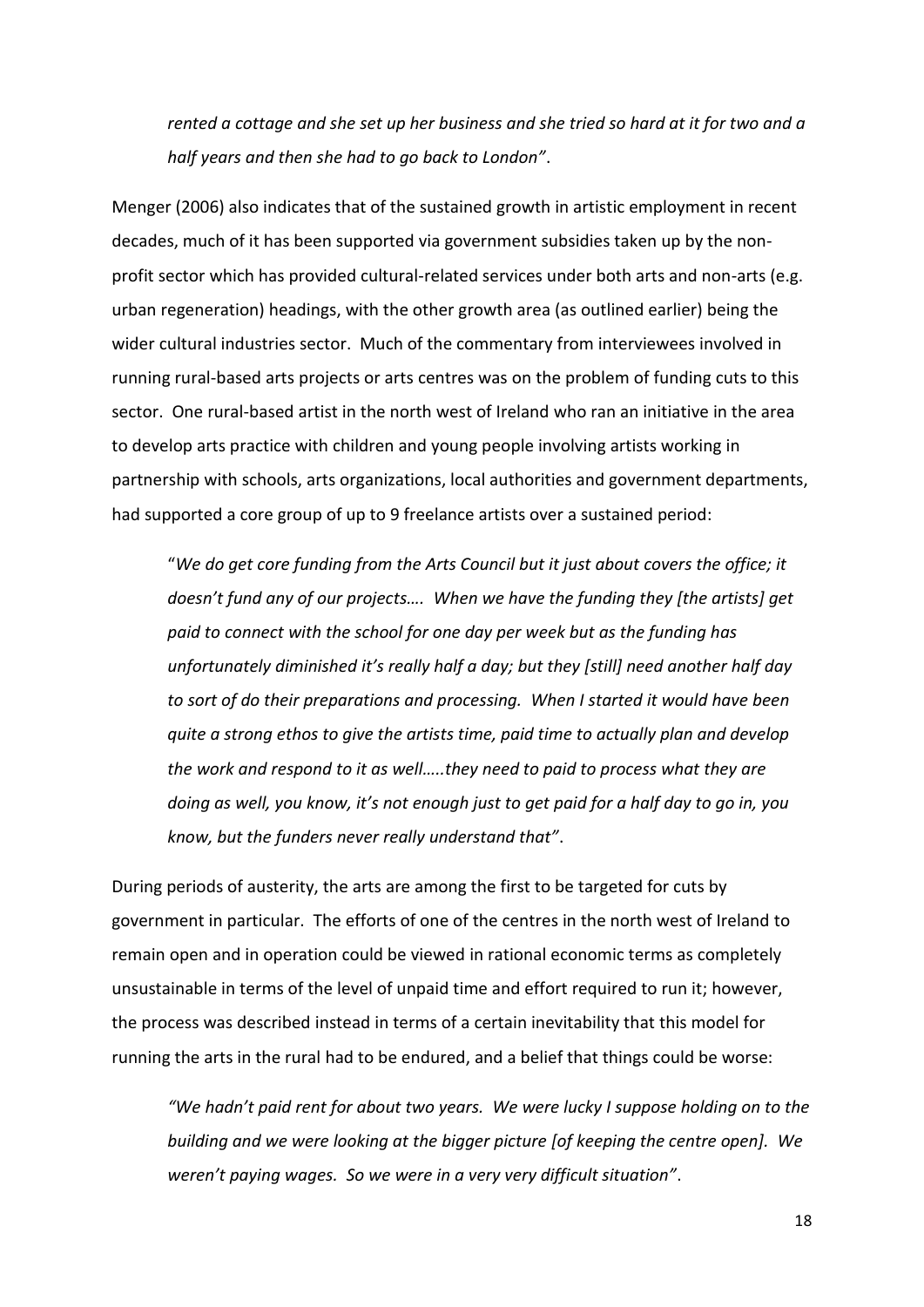Government-sourced project-based funding with its relatively short time lines was also described by one interviewee in the north of England as unrealistic to achieve the kinds of hoped-for impacts that could be measured in conventional economic ways and in a rural context:

*"We are never sure where we will be in three months' time; we can't plan beyond that. We don't need an awful lot of money to be honest to run the business, not huge money. I am not getting paid; I am here on a voluntary basis, and we have the running costs down to absolutely the minimum"*.

A related point about the poor perception of the arts in economic terms was made by one artist from Wales, when describing efforts by a group of local rural-based artists to make a business case for supported studio space; their efforts failed because studio space was not perceived as business incubator space. Another artist made a similar point on the use of the term 'creative industries' and its narrow and selective interpretation:

*"They talk about it a lot here in rural Wales because if you say industry, it is linked to business, and if it is linked to business, it can get funding".* 

It was also observed that the reduction in funding to the arts was leading to increased competition within rural areas for those same few sources which would most likely dry up completely in due course, and that alternative models to the project-based format to support the arts would have to be found. In the opinion of one institutional representative from the north of England, government did not need to be convinced about the value of the arts to society because the evidence was already available to them, but that it came back to issue of accounting for outputs from public funding sources:

"*They [government] have known about this for the last 30 to 40 years; they have tons of evidence; the main problem is that none of it is taken seriously - even if it is evaluated - not if it is not economic*".

One artist, a professional musician based in Wales, described a 'hand to mouth' existence – with no savings and little security in a conventional sense. She remarked on a prevailing attitude that artists would 'make do' without payment or would work for the love of their art: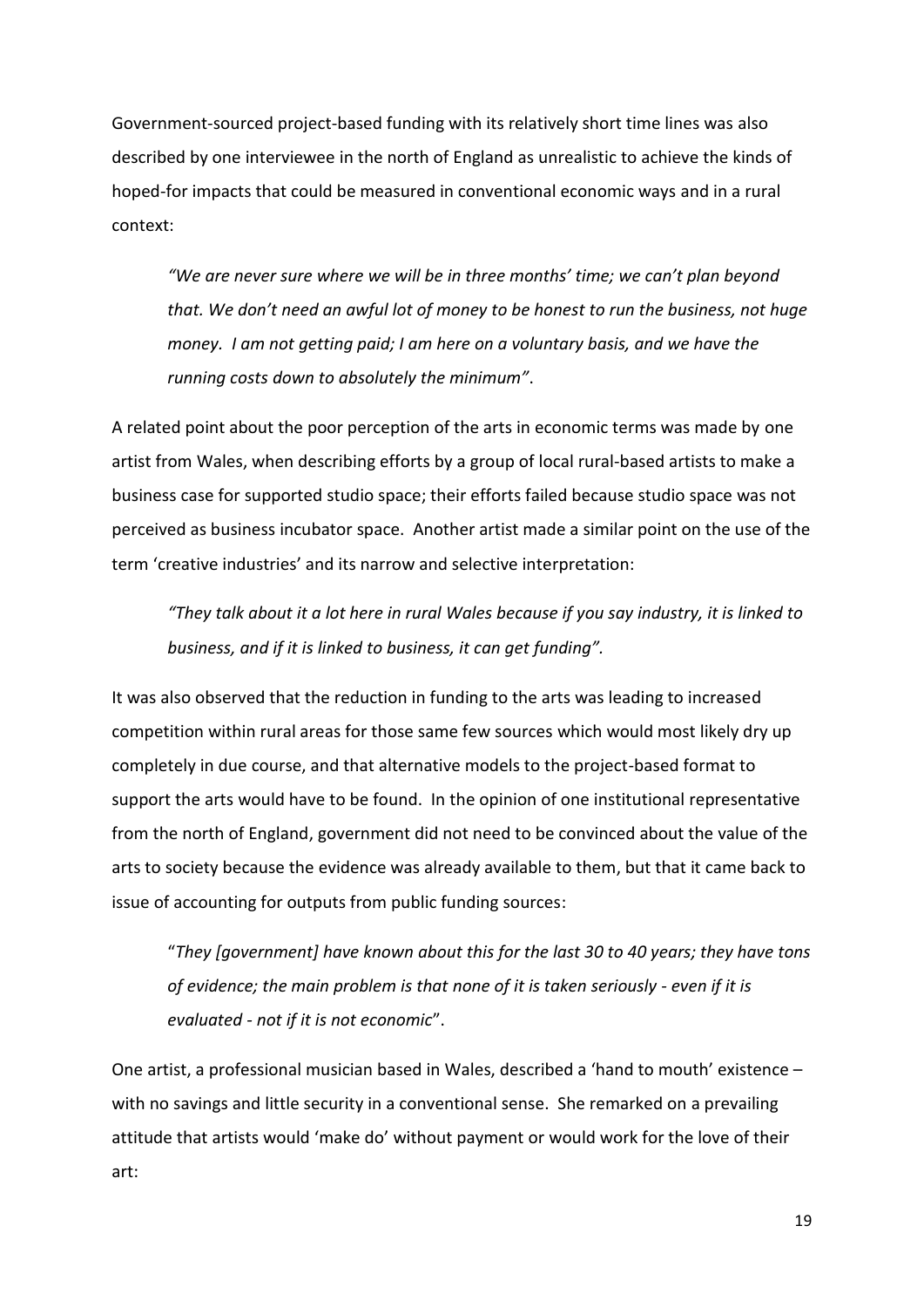"*When at a performance there is never any question of the support team [technical, etc.] being paid, but the musician could be last on the list"*.

This artist referred to the 'Night Out' funding scheme, an Arts Council of Wales initiative that ensured that artists performing at local events got paid, even if only a small number showed up to the event. Another artist from Wales who worked in an advisory capacity to a local municipality on arts-based regeneration similarly commented that strong arguments always had to be advanced to ensure that payment for artists was included as a necessary cost in such plans. In spite of the apparent embrace of cultural labour under neoliberal development agendas, this underlying disconnect between the professional occupation of artist and the value of their resulting labour reflects an enduring association with art and marginal labour (Ross, 2008). At another level of 'production', the professional musician described frequently organizing free local events, hiring the village hall for local musicians, particularly young players and her own pupils, giving them the chance to play in front of an audience, and for their families and the local community to have access to a local cultural experience. In effect, she was articulating the ways in which artists residing within local rural communities sustained (without payment) local tradition, enhanced local culture, and added value to those communities' everyday quality of life.

Markusen and Schrock (2006) argue strongly for the value of what they term the 'artistic dividend' (1662), the real economic contribution of artists to a regional economy in terms of productivity and output. This comes not just in the form of sales of their own work, but their other contribution in widening and diversifying the local economic base through the support services they need, materials they purchase, design enhancements they provide for other products or services, and the additional services they provide themselves (through their arts-related or non-economic work). In spite of this evidence, the challenge in making this case for supporting the arts particularly to the main funding agencies remains linked to the forms of impact analysis favoured by a normative cultural economy perspective (Gibson and Kong, 2005).

## **9. Challenging precariousness – the rural as an emancipatory space?**

As outlined previously, an aspect of the rural-based arts context was the difficulty in establishing the status of the arts there, and the impact of artists in definitive terms. On the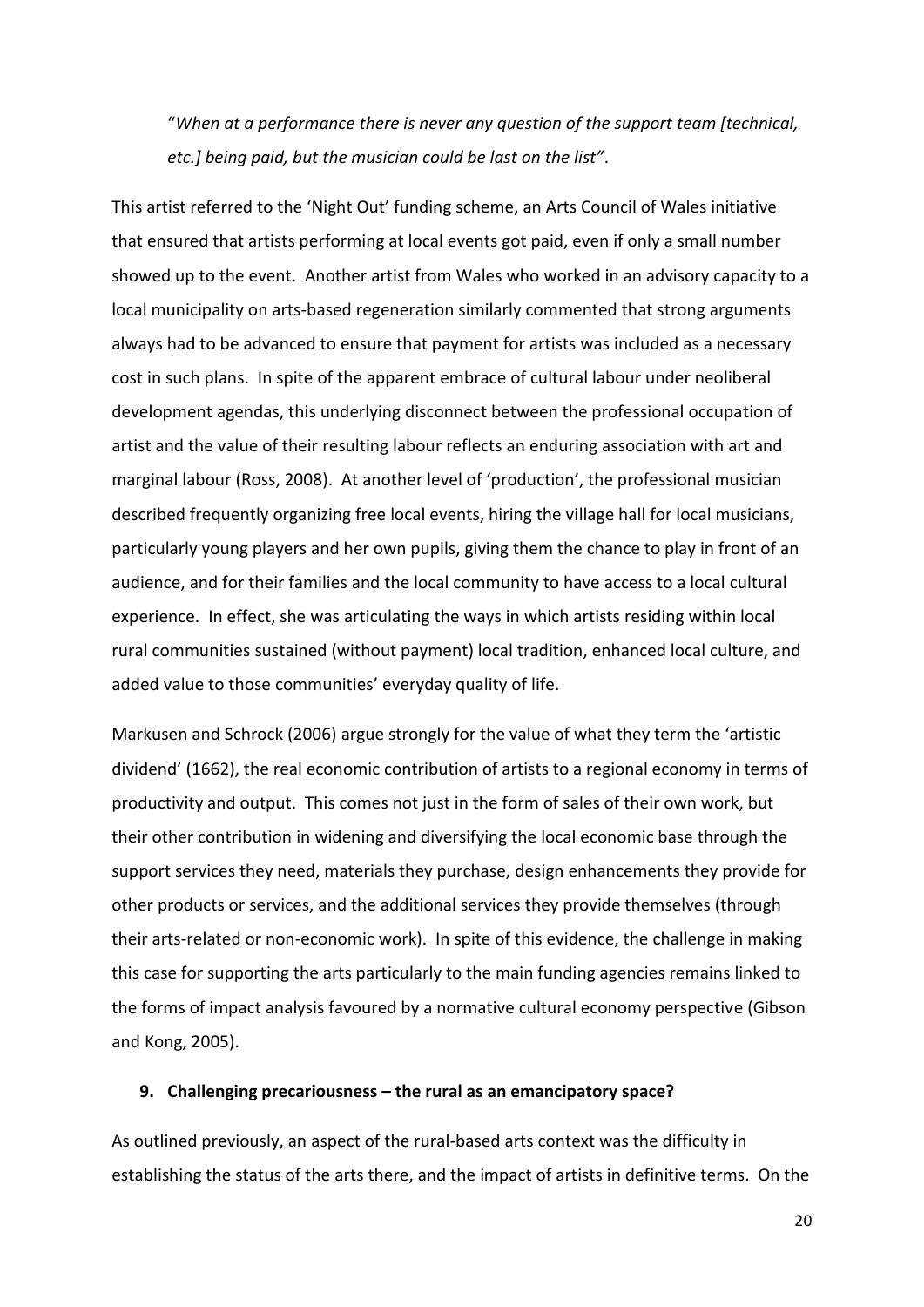question of how they organized themselves as a collective, there was broad agreement among those interviewed that in the rural the sector was characterized by weak social networks and that artists were poorly established as a representative group. One Welshbased artist, who was involved in setting up a local café and shop that incorporates an art gallery for the work of local artists described the challenge of simply getting beyond compiling a database of those artists and hosting one or two events. The café and shop operate on a volunteering basis. Among the aims are to cultivate the talent of local artists as a rural resource, and to develop community interest in and exposure to local art. For this artist, the problem was that *"nobody is getting paid; there is no money to take it further, there is no individual to develop it"* (SH). Setting up specific networks of and for artists presented further challenges, with a similar experience being recounted by another Welshbased artist who over time had become aware of the concentration of artists living and working in the area:

*"The longer we were here, the more it became obvious that there was a lot happening and being created by people [artists] from Wales, in rural areas because that is where they can buy and live cheaply. Because of it being so rural, I would go to Manchester to find out there was an artist living over the mountain road in Llandyddlys, or I would hear from a friend in San Francisco about a sculpture that was done by two artists from near Aberdyfi"*.

Along with three colleagues this artist organized and secured funding for a local-based conference aimed at artists and other organizers interested in promoting outdoor arts, which was seen as a way to connect to artists living and working in the region. This event which was anticipated to interest 40 to 50 people, succeeded in attracting 120 participants. The question then was how to sustain this networking potential beyond a one-off event. For the rest of the time, the interviewee's contention was that artists were busy securing project funding, accounting for that funding, and travelling to meetings for which there was little likelihood of claiming their expenses. Juggling with other jobs which also took up their time and energy was seen as a form of 'trade-off' for continuing with the art that they enjoyed and remaining in the rural. The experience was similar in the Irish context in terms of the challenges of organizing and sustaining artists' networks in the rural or creating a platform from which their concerns could be articulated in a collective way: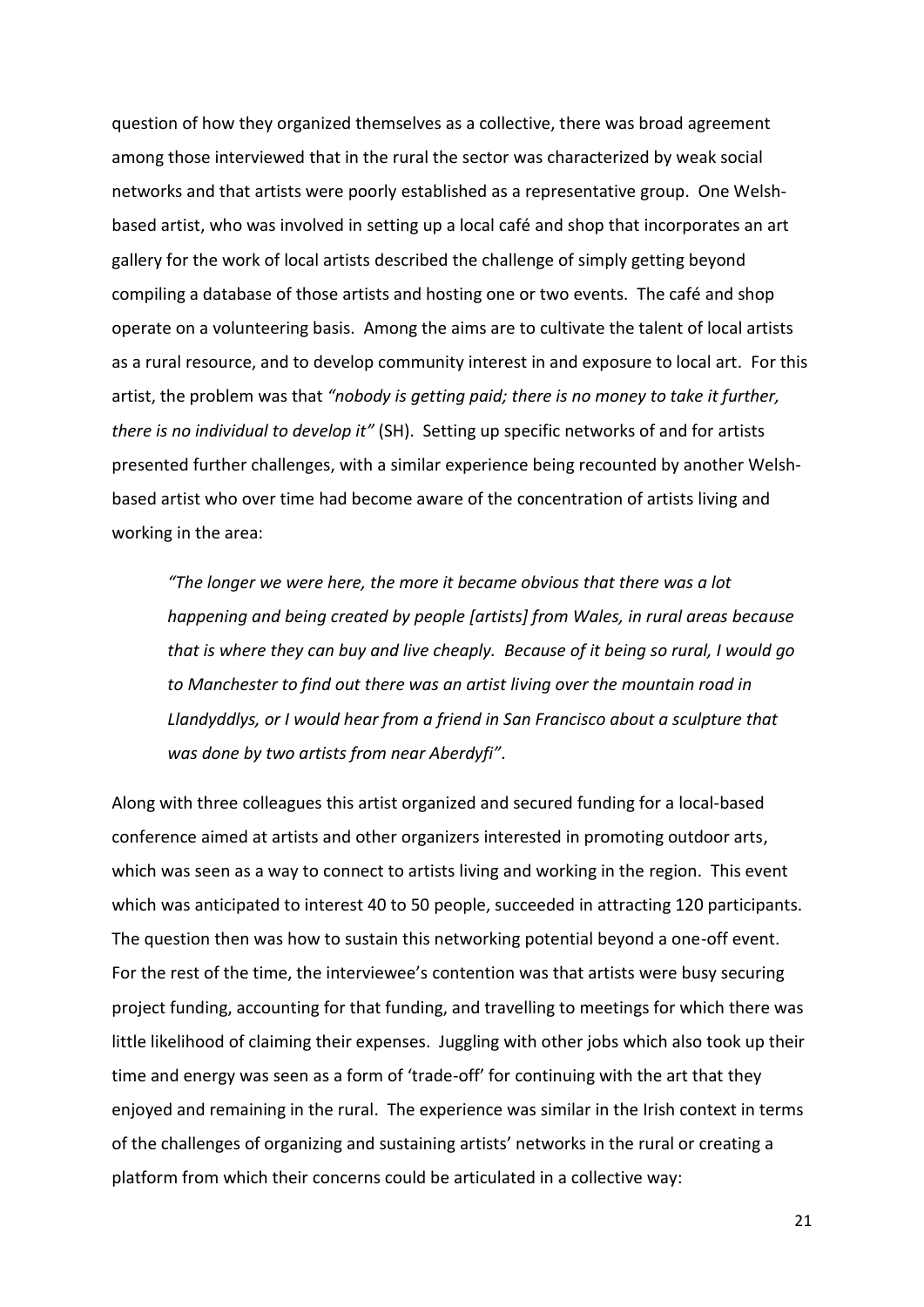*"You kind of learn that they all [artists] have the same problems but nobody is really talking [in a collective way] about what is happening"*.

On the potential for academia to play some strategic role via research in altering predominant (institutional and hence public) discourses of the value of the arts via, one northern UK arts officer indicated that research collaborations were increasingly difficult to realize due to the severity of funding cuts to the arts in all but the major urban centres. She made the point that she as a salaried worker had the capacity to give time to research collaborations with universities, but for artists and arts organizations in the rural who were now struggling to stay in operation, time given to research was time lost in sourcing funding or in finding paid work. Coupled with this was the observation that research outputs were often of little transformative (social, political or cultural) value to the specific arts context, and that the arts community had reached a point of researcher fatigue.

Precarity has been articulated as a defining moment of capitalism whereby precariousness engenders both oppression and freedoms (Gill and Pratt, 2008), and potentially presents as a zone of contestation between competing versions of flexibility in labour markets (Ross, 2008). In the case of this research, the prevailing sense is of artists as important actors in a rural development context, but with limited agency to control the conditions under which they secure a livelihood there. The artists in this case embraced rural place from the perspective of the inspirational environment and access to affordable work and living space. While the labour market might have proven flexible in terms of a notional freedom for artists to chart their own career paths with projects that enhanced their professional status as artists, in the rural the available career options were likely to be in something other than the arts. The notion of their accessing an emancipatory space in the rural, a hybrid space that would offer capacity to challenge prevailing perspectives of art as a profession and to adopt a desired livelihood structure which also protected and enhanced that professional status, has been faced with the persistent problem of how a relatively disparate group would construct and maintain such a space on their own terms. Throughout this research, interviews with artists and those in supporting roles in the rural reveal the discursive field of artists' livelihoods informed by powerful narratives of the economic relevance of the arts in the sense of production for exchange (Markusen, 2007). These narratives reflect a normative cultural economy mindset more applicable to the urban context (Bell and Jayne,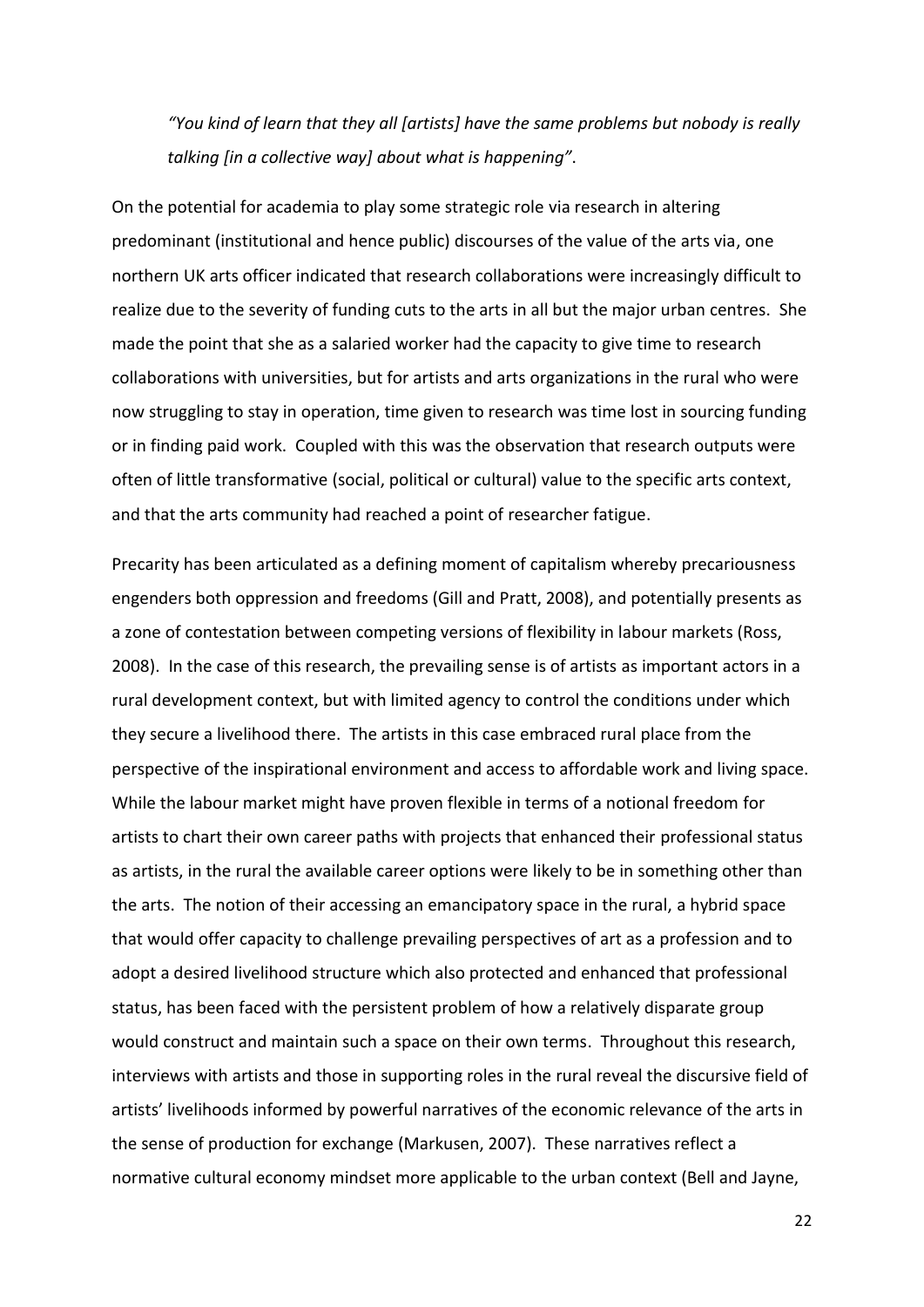2010) which have emanated from central governments and associated public funding agencies, from those arts-centred organizations and agencies whose purpose it is to foster and promote the arts in rural place-based contexts, and from local rural populations whose perceptions of artists may not always extend to an understanding of the livelihood challenges they encounter there. The strong emphasis on marketing and on building a 'professional' profile all indicate an art experience for the artist that is more about his or her subjective position in producing the art than about the art object (Banks, 2007; Hesmondhalgh and Baker, 2011; Relyea, 2015). In the rural context, arts centres that function as supporting institutions to artists but that lack the critical mass of population or infrastructure that would provide a local platform for significant arts engagement are operating on predominantly voluntary labour, with few guarantees as to their viability, and in many cases under unsustainable and exploitative circumstances. Oppression and exploitation are reflected not just in the increasingly contingent and precarious nature of artistic work but also in a certain compliance by the artist to continue delivering more with less; in other words, accepting a devaluation of artistic labour and its outputs when there are few other options if work is to be secured, leading to the construction of 'unemancipative' forms of 'cultural coping' (Garnham, 1995, 69). The possibilities to incorporate terms such as *artistic dividend* (Marcusen and Schrock, 2006) or *artistic reputation* (Becker, 2008) into local rural development contexts and discourses as a way to focus relationally on artists' livelihood concerns, and on the notion of the artist as a professional and thus operating from a position of relative privilege (Relyea, 2015) have not been apparent in this research context.

# **10. Conclusions**

This research has set out to explore artists' livelihood experiences in the rural in the context of new cultural economy and new rural development discourses on the potential of art and culture to generate innovative forms of economic growth. A relational perspective on the rural and on artists' livelihoods therein illustrates the more complex experiences of achieving a livelihood that is sustainable in economic, professional and institutional terms and that can also contribute to the sustainability needs of local rural places. Referring back to Woods' (2007) relational concept of the global countryside and the possibilities for openness to new and hybrid arrangements that could bring new development opportunities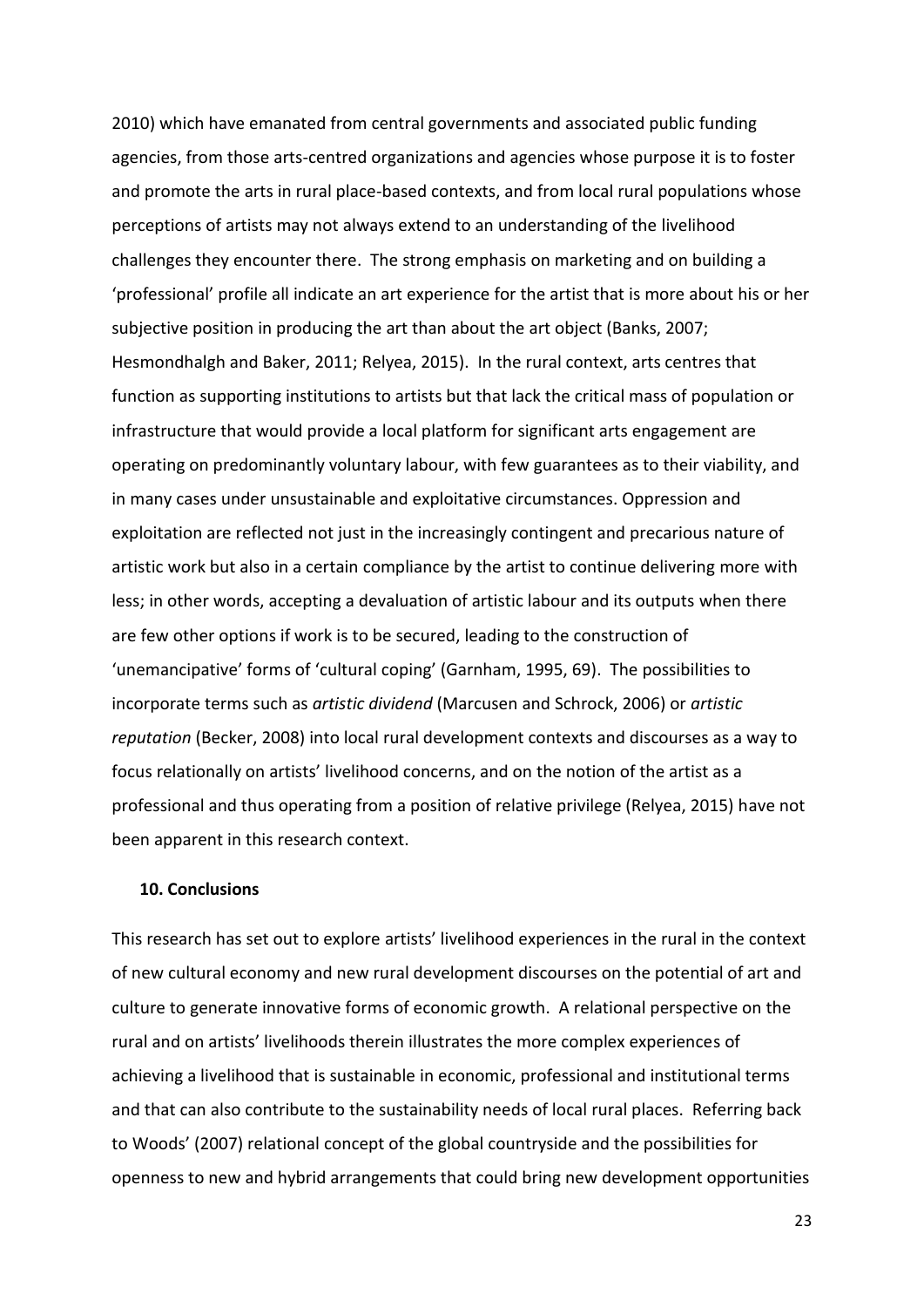negotiated in significant part at the local level, the evidence from this research in the case of artists is of rural places realizing limited benefits from the arts due to a range of artists' livelihood constraints. These constraints are connected to precarious rural labour markets linked to underlying processes of rural restructuring and urban-centric policy approaches emphasizing normative measures of economic success within limited time frames. Ongoing pressure on artists to continuously adapt to the changing demands of the cultural economy but to also continue developing their work within the conventions of art in a reputational sense presents particular challenges in the rural context. Artists as a distinct group in the rural find that in spite of the cultural and social capital they hold in terms of professional training, skills base and potential to contribute to rural sustainability, they struggle to exert agency to transcend policy, institutional and infrastructural limitations and boundaries which have contributed to placing the arts on a sustained precarious footing and to reinforcing popularly accepted discourses of precariousness to define artists' livelihoods. The importance of local communities themselves putting value on artistic labour and outputs, and supporting artists to resist devaluation of their work raises wider questions about the relational ways in which artists' identities become constructed in the rural, and how local communities can themselves exert agency and take up what Massey (2004a) describes as positions of responsibility in acknowledging and negotiating for their contribution, as part of making choices about the sustainability paths that rural places and communities follow. In this research, the notion of precarity as a political project (Gill and Pratt (2008), linked to artists' perceived professional identities and capacities, operating within a flexible labour market that plays to their creative tendencies, and enabling them to emerge as new political subjects to challenge the more exploitative aspects of precarious working has highlighted instead the fragmented and vulnerable nature of the arts in the rural, reflecting the need for more empowering discourses of the arts and forms of arts organization emerging primarily from the local level as part of wider sustainability agendas. This includes greater acknowledgement of the the 'artistic dividend' (Markusen and Schrock, 2006, 1662) which contributes in diverse but less tangible ways to quality of life and sustainability in the rural. Gibson and Klocker (2005) remark on the need to 'unsettle assumptions about how to develop cultural economies' (557) beyond normative cultural economy perspectives and instead to acknowledge its 'multivalency' (ibid). For well over a decade, research has illustrated the *potential* contribution of artists to rural sustainability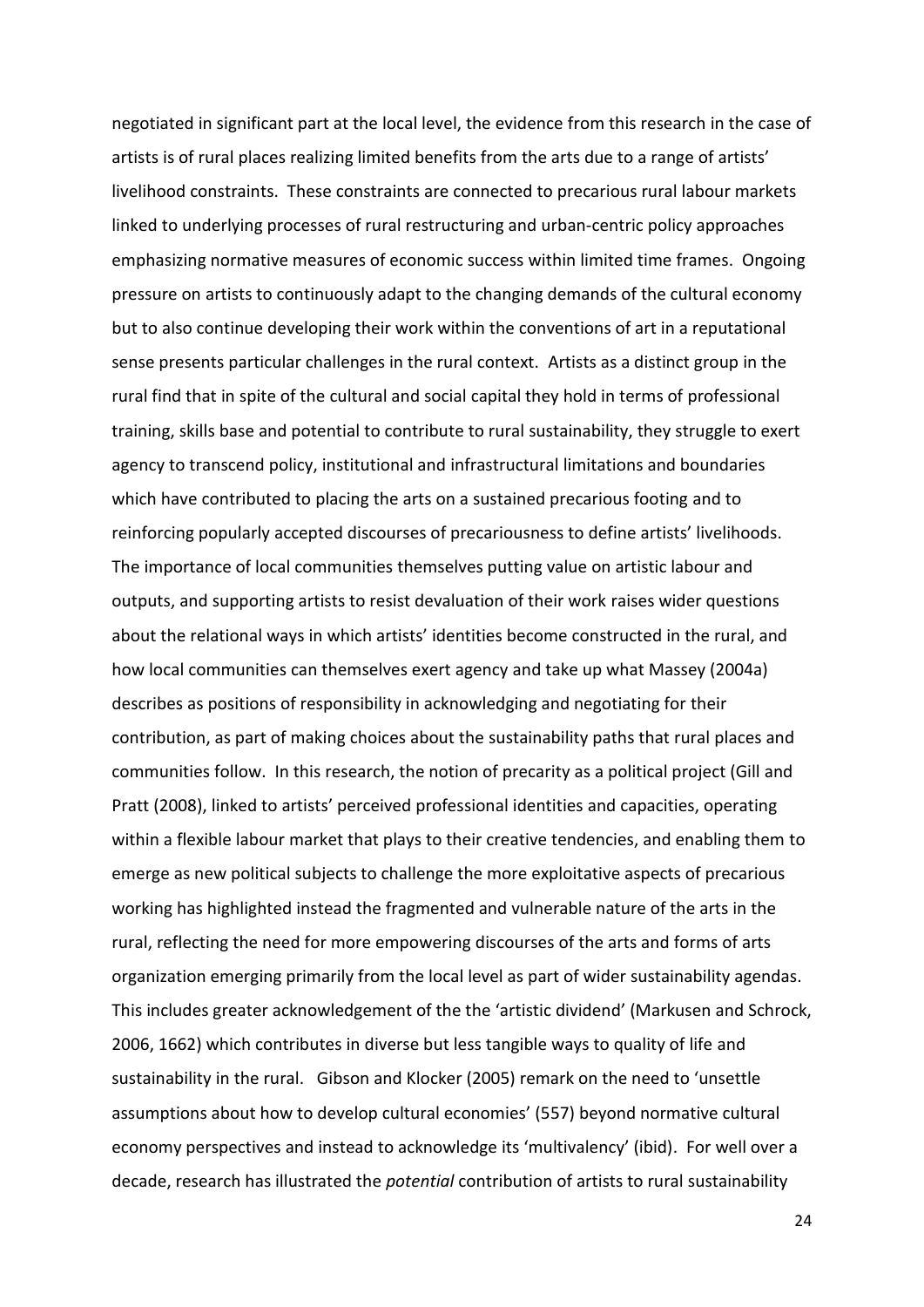and regeneration, through their labour, their arts practice, and through their presence in rural communities acting as local growth drivers. The evidence from this research is that these remain as untapped or taken for granted resources, requiring alternative conceptualizations of the links between art and rural development that emphasize livelihood sustainability as an ethically-desirable outcome of development and a necessary component of enduring rural sustainability.

### **References:**

Amin, A., 2002. Spatialities of globalisation. Environment and Planning A, 34, 385-399.

Anwar McHenry, J., 2011. Rural empowerment through the arts: the role of the arts in civic and social participation in the Mid West region of Western Australia. Journal of Rural Studies, 27(3), 245-253.

Banks, M., 2007. The politics of cultural work. Hampshire: Palgrave Macmillan.

Barker, C., Galasinski, D. 2003. Cultural studies and discourse analysis; a dialogue on language and identity. Sage Publications, London.

Bebbington, A., 1999. Capitals and capabilities: A framework for analysing peasant viability, rural livelihoods and poverty. World Development, 27 (12), 2021-2044.

Bell, D., Jayne, M., 2010. The creative countryside: Policy and practice in the UK rural cultural economy. Journal of Rural Studies, 26, pp. 209-218.

Bunting, T.E., Mitchell, C.J.A., 2001. Artists in rural locales; market access, landscape appeal and economic exigency. The Canadian Geographer, 45 (2), pp. 268-284.

Caves, R., 2000. Creative industries: contracts between art and commerce. Harvard University Press, Cambridge MA.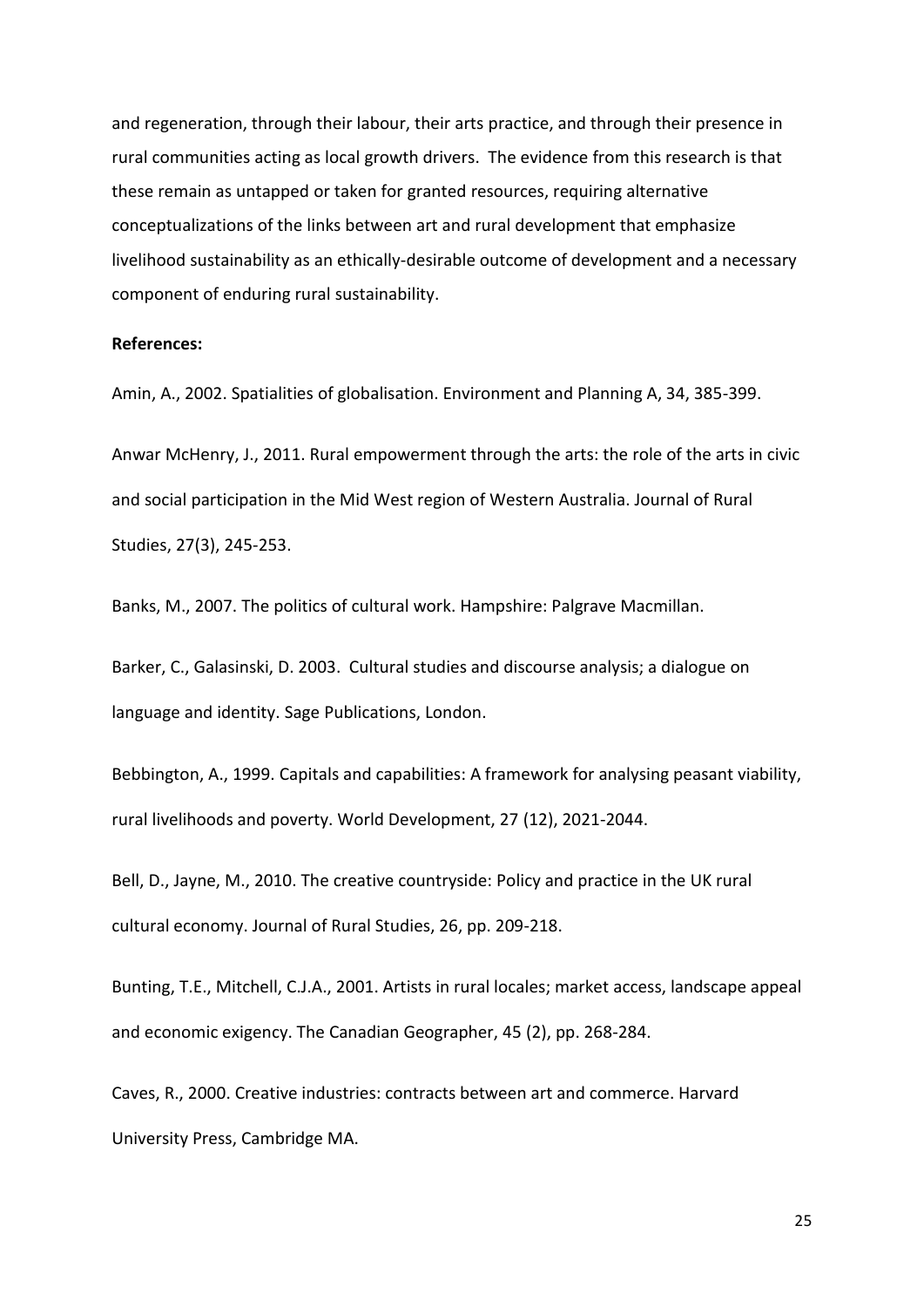Caves, R., 2003. Contracts between art and commerce. Journal of Economic Perspectives, 7(2), 73-83.

Chambers, R., Conway, G.R., 1991. Sustainable rural livelihoods: practical concepts for the 21<sup>st</sup> century. Institute of Development Studies Discussion Paper. Available at: [https://www.ids.ac.uk/publication/sustainable-rural-livelihoods-practical-concepts-for-the-](https://www.ids.ac.uk/publication/sustainable-rural-livelihoods-practical-concepts-for-the-21st-century)[21st-century](https://www.ids.ac.uk/publication/sustainable-rural-livelihoods-practical-concepts-for-the-21st-century) (accessed December 2017).

Christopherson, S., 2008. Beyond the self-expressive creative worker: an industry perspective on entertainment media. Theory, Culture & Society, 25 (7-8), 73-95.

Christopherson, S., Storper, M., 1989. The effects of flexible specialization on industrial politics and the labour market: the motion pictures industry. ILR Review, 42 (3), 331-347.

Collins, P., and Cunningham, J., 2017. Creative economies in peripheral regions. Palgrave Macmillan, UK.

Crawshaw, J., Gkartzios, M., 2016. Getting to know the island: Artistic experiments in rural community development. Journal of Rural Studies, 43, 134-144.

Crawshaw, J., Gkartzios, M., 2017. The way art works and reading island community: insights for community development. In: Kenny, S., McGrath, B., Phillips, R. (Eds.), The Routledge Handbook of Community Development: perspectives from around the globe. Abingdon, Taylor & Francis. pp. 177-192.

De Lima, P., Wright, S., 2009. Welcoming migrants? Migrant labour in rural Scotland. Social Policy & Society, 8 (3), 391-404.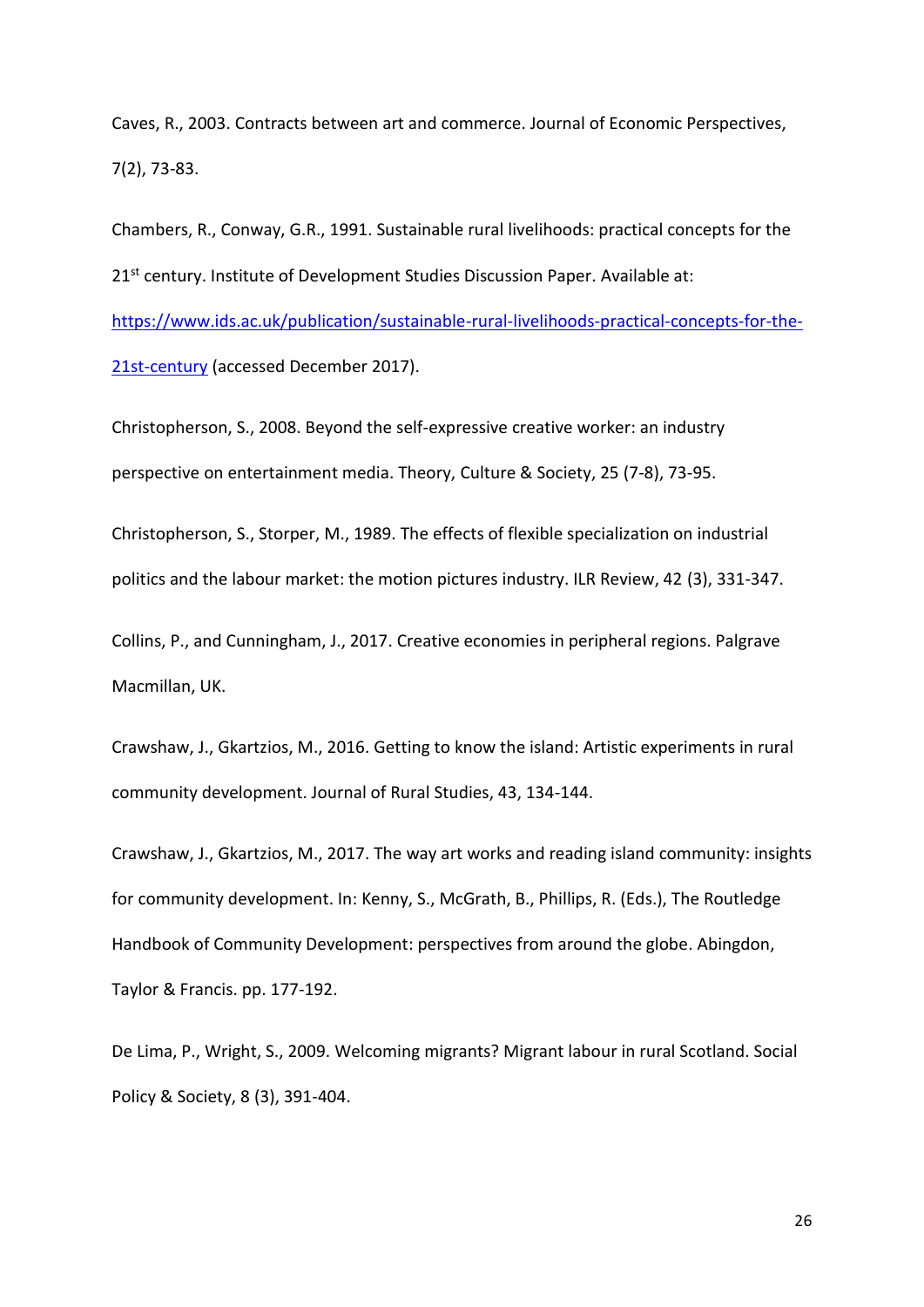Drake, G., 2003. 'This place gives me space': place and creativity in the creative industries. Geoforum, 34, 511-524.

Dunphy, K. F., 2009. Developing and revitializing rural communities through arts and creativity: Australia. Vancouver, BC: Centre for Policy Studies on Culture and Communities, Simon Fraser University. Available at:

[http://www.culturaldevelopment.net.au/downloads/RuralCommunities\\_KimDunphy.pdf](http://www.culturaldevelopment.net.au/downloads/RuralCommunities_KimDunphy.pdf) (accessed June 2016).

Duxbury, N., Campbell, H., 2011. Developing and revitalizing rural communities through arts and culture. Small Cities Imprint, 3 (1), 111-122.

Ellis, F., 2000. The determinants of rural livelihood diversification in developing countries. J Agric Econ 51 (2):289–302.

Enticott, G., 2001. Calculating nature: the case of badgers, bovine tuberculosis and cattle. Journal of Rural Studies, 17, 149-164.

Florida, R.L., 2002. The rise of the creative class: and how it's transforming work, leisure, community and everyday life. Basic Books, New York.

Florida, R.L., 2000. Cities and the creative class. Routledge, New York.

Foucault, M., 1977. Discipline and punish. Tavistock, London.

Garnham, N., 1987. Concepts of culture – public policy and the cultural industries. Cultural Studies, 1 (1), 23-37.

Garnham, N., 1995. Political economy and cultural studies: Reconciliation or divorce? Critical Studies in Mass Communication, 1291, 62-71.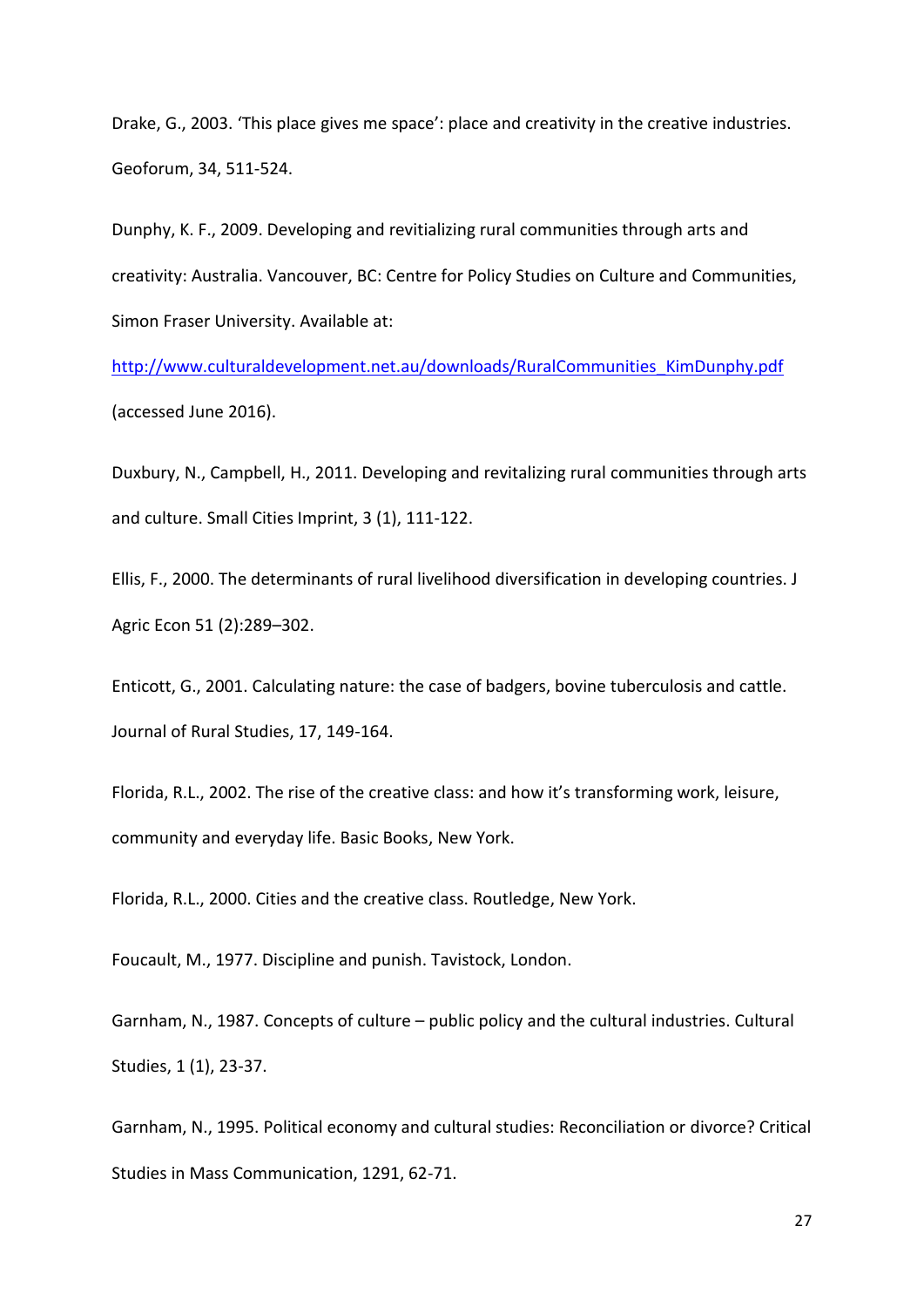Gibson, C., Kong, L., 2005. Cultural economy: a critical review. Progress in Human Geography 29, 5, 541-561.

Gibson, C., Klocker, N., 2005. The 'cultural turn' in Australian regional economic development discourse: neoliberalising creativity? Geographical Research, 43 (1), 93-102.

Gibson-Graham, J-K., 2002. Beyond global vs. local; economic politics outside the binary frame. In: Herod, A., Wright, M.W. (Eds.), Geographies of power: placing scale. Blackwell Publishers, Malden, MA. pp. 25-60.

Gill, R., Pratt, A., 2008. Precarity and cultural work: in the social factory? Immaterial labour, precariousness and cultural work. Theory, Culture & Society 25 (7-8), 1-30.

Hajer, M., Versteeg, W., 2005. A decade of discourse analysis of environmental politics: Achievements, challenges, perspectives. Journal of Environmental Policy & Planning, 7 (3), 175-184.

Halfacree, K., 2004. Rethinking 'rurality. In: Champion, T., Hugo, G. (Eds.) New forms of urbanization: Beyond the urban-rural dichotomy. Ashgate, London. pp. 285-304.

Heinonen, S., Ruotsalainen, J., 2012. Toward the age of neo-entrepreneurs. World Future Review, Summer Edition, 123-133.

Heley, J., Jones, L., 2012. Relational rurals: some thoughts on relating things and theory in rural studies. Journal of Rural Studies, 28, 208-217.

Hesmondhalgh, D., Pratt, A., 2005. Cultural industries and cultural policy. International Journal of Cultural Policy, 11 (1), 1-13.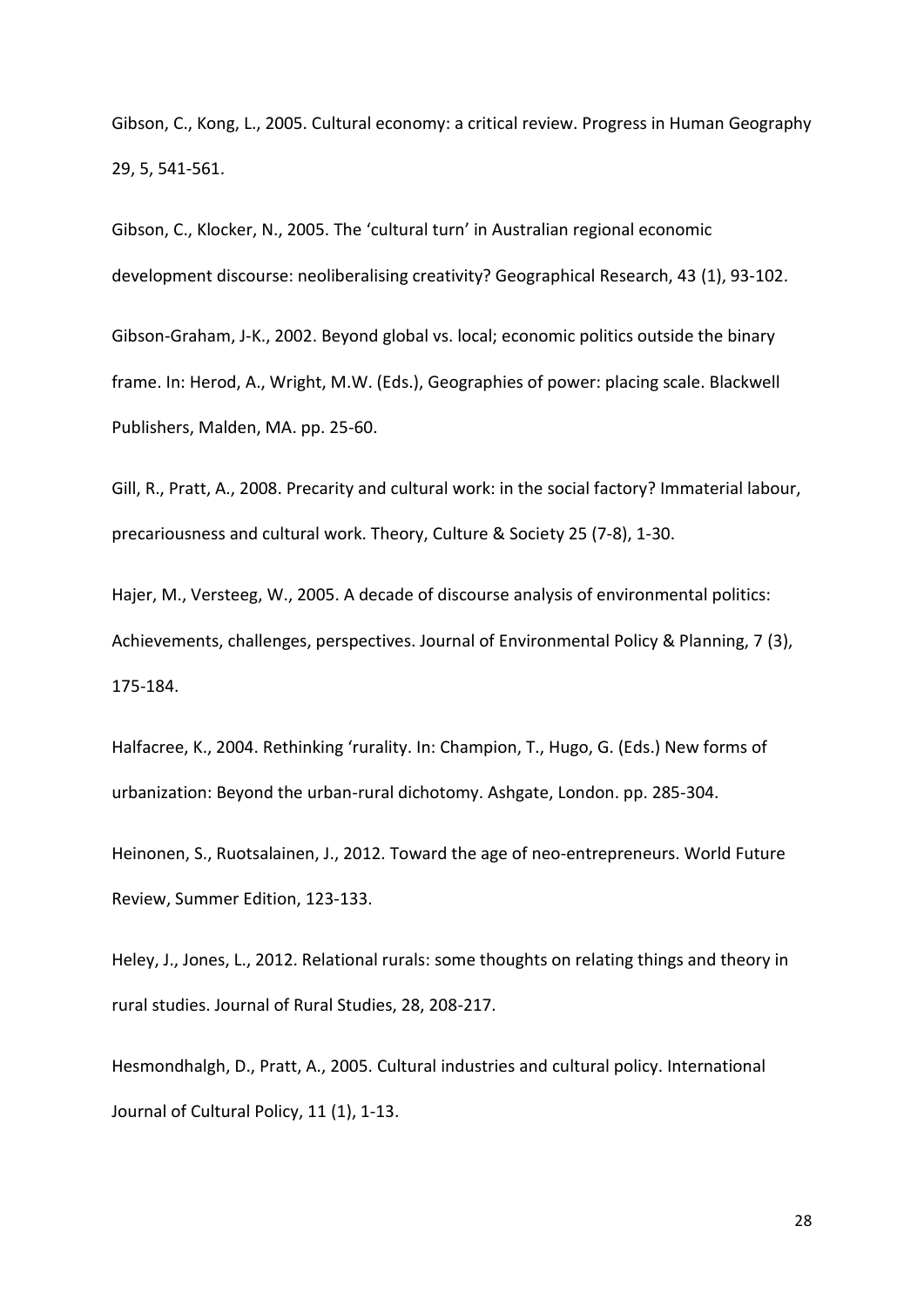Hesmondhalgh, D., Baker, S., 2011. Creative labour: media work in three cultural industries. Routledge, London.

Jackson, M., 2004. Investing in creativity: A study of the support structure for U.S. artists. The Journal of Arts Management, Law and Society, 34 (1), 43-58).

Landry, C., 2000. The creative city: a toolkit for urban innovators. Earthscan, London.

Luckman, S., 2012. Locating cultural work: the politics and poetics of rural, regional and removed creativity. Palgrave Macmillan, Basingstoke.

MacDonald M., 2009. Spatial dimensions of gendered precariousness. In: Vosko, L.F., MacDonald, M., Campbell, I. (Eds.) Gender and the contours of precarious employment. London: Routledge. pp. 211-225.

Markusen, A., Schrock, G., 2006. The artistic dividend: urban artistic specialisation and economic development implications. Urban Studies, 43:10, 1661-1686.

Markusen, A., 2007. A consumption base theory of development: An application to the rural cultural economy. Agricultural and Resource Economics Review, 36 (1), pp. 9-23.

Marsden, T., 2003. The condition of rural sustainability. Royal Van Gorcum, The Netherlands.

Marsden, T., 2006. The road towards sustainable rural development: Issues of theory, policy and practice in a European context. In: Cloke, P., Marsden, T., Mooney, P. (Eds.), Handbook of Rural Studies. Sage Publications, London. pp. 201-212.

Massey, D., 2004a. Geographies of responsibility. Geografiska Annaler. Series B, Human Geography, Special issue: The Political Challenge of Relational Space, 86 (1), 5-18.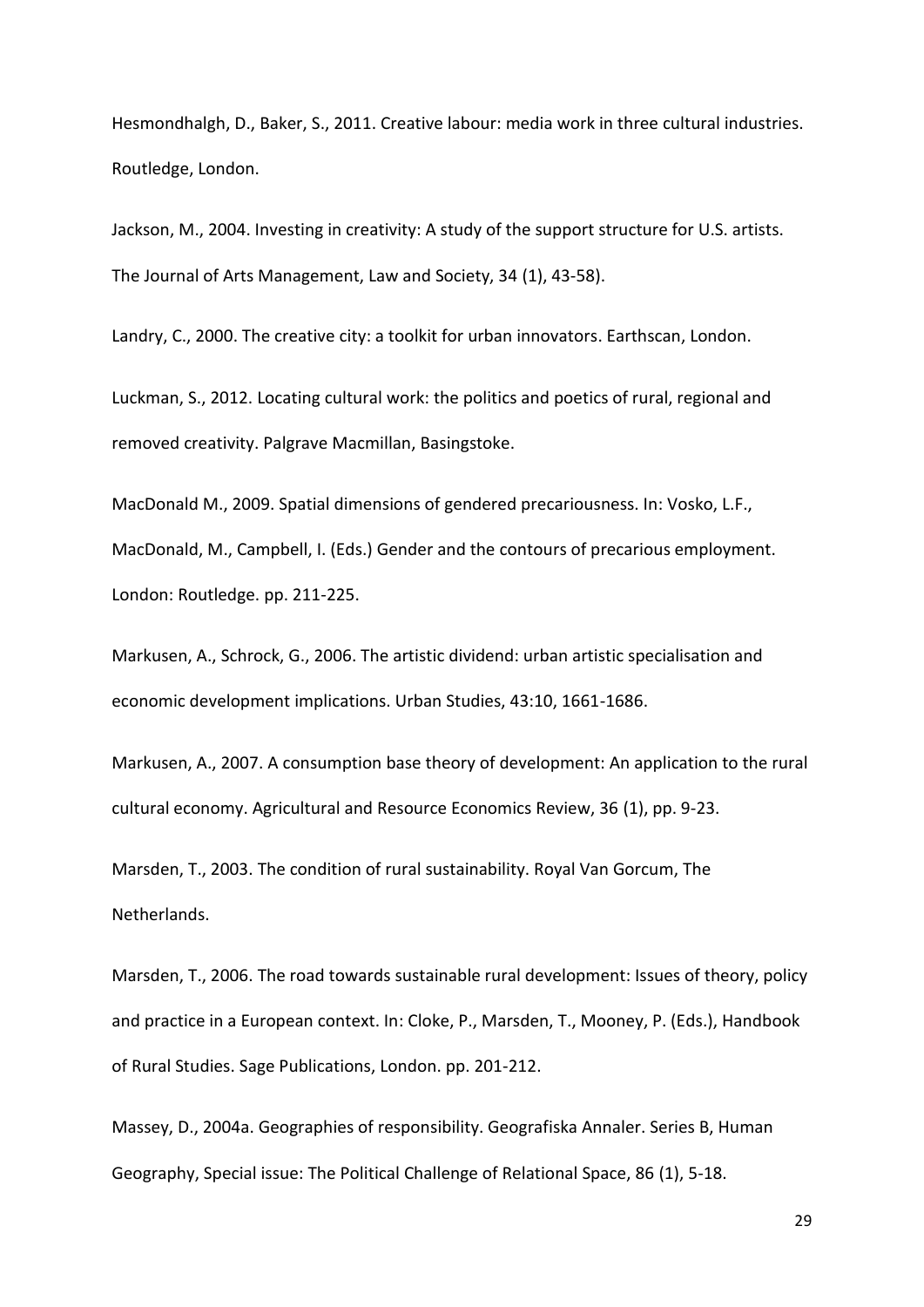Massey, D., 2004b. The treatment of space and place in the new strategic spatial planning in Europe. International Journal of Urban and Regional Research, 28 (1), 45-67.

Massey, D., 2005. For space. Sage Publications, London.

McDowell, L., 2004. Masculinity, identity and labour market change: some reflections on the implications of thinking relationally about difference and the politics of inclusion. Geografiska Annaler. Series B. Human Geography, Special issue: The Political Challenge of Relational Space, 86 (1), 45-56.

Menger, P.M., 2001. Artists as workers: theoretical and methodological challenges. Poetics, 28, 241-254.

Menger, PM (2006) Artistic labor markets: contingent work, excess supply and occupational risk management. In: Friebel, G., Throsby, D. (Eds). Handbook of the Economics of art and culture. London: Elsevier. pp. 765-812.

Murdoch, J., 2006. Post-structuralist geography. Sage Publications, London.

Neff, G., Wissinger, E., Zukin, S. 2005. Entrepreneurial labour among cultural producers: "Cool" jobs in "hot" industries. Social Semiotics 15 (3), 307-334.

Neilson, B., Rossiter, N., 2005. From precarity to precariousness and back again: labour, life and unstable networks. The Fibreculture Journal, Issue No. 5. Available at:

[http://five.fibreculturejournal.org/fcj-022-from-precarity-to-precariousness-and-back-again](http://five.fibreculturejournal.org/fcj-022-from-precarity-to-precariousness-and-back-again-labour-life-and-unstable-networks/)[labour-life-and-unstable-networks/](http://five.fibreculturejournal.org/fcj-022-from-precarity-to-precariousness-and-back-again-labour-life-and-unstable-networks/) (accessed August 2016).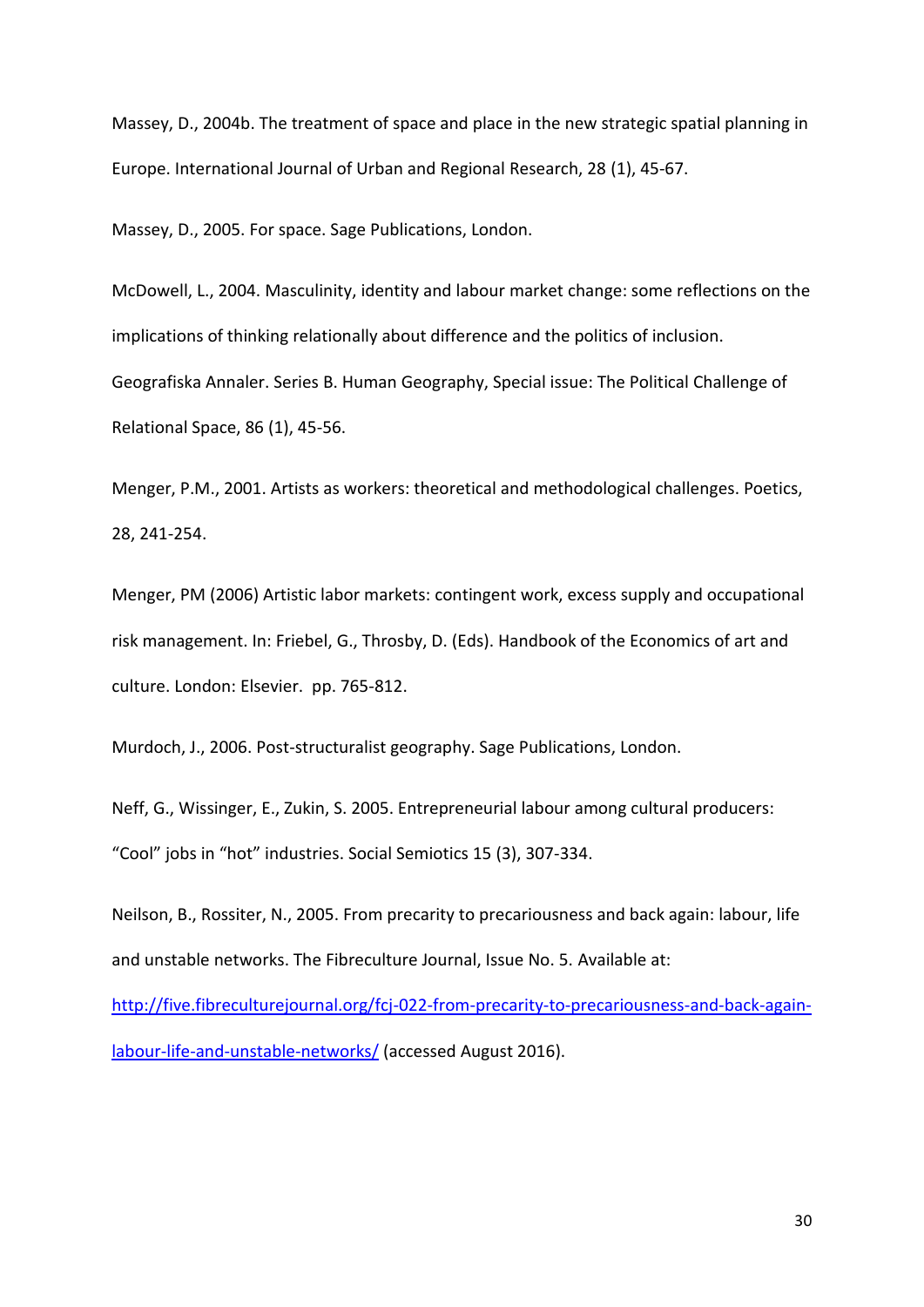Power, D., Scott, A.J., 2011. Culture, creativity, and urban development. In: Pike, A., Rodríguez-Pose, A., Tomaney, J. (Eds.), Handbook of Local and Regional Development. Routledge, UK. pp. 162-171

Pratt, A., 2005. Cultural industries and public policy. International Journal of Cultural Policy, 11:1, 31-44.

Relyea, L., 2015. (no title) Paper presented at 'Thinking through institutions', Huston School of Film & Digital Media, National University of Ireland Galway, 27th February, 2015.

Roberts, J., Wright, S., 2004. Art and Collaboration. Third Text, 18 (6), 531-532.

Rose, G., 2001. Visual methodologies: an introduction to interpreting visual materials. Sage, London.

Ross, A., 2008. The new geography of work; power to the precarious? Theory, Culture & Society, 25 (7-8), 31-49.

Scoones, I., 1998. Sustainable rural livelihoods: a framework for analysis. Working Paper 72. Institute for Development Studies, Brighton, UK. Available at:

[https://www.ids.ac.uk/publication/sustainable-rural-livelihoods-a-framework-for-analysis.](https://www.ids.ac.uk/publication/sustainable-rural-livelihoods-a-framework-for-analysis) (accessed December 2017).

Scoones, I., 2000. Livelihood perspectives and rural development. The Journal of Peasant Studies, 36 (1), 171-196.

Scott, K., Rowe, F., Pollock, V., 2016. Creating the good life? A wellbeing perspective on cultural value in rural development. Journal of Rural Studies, in press.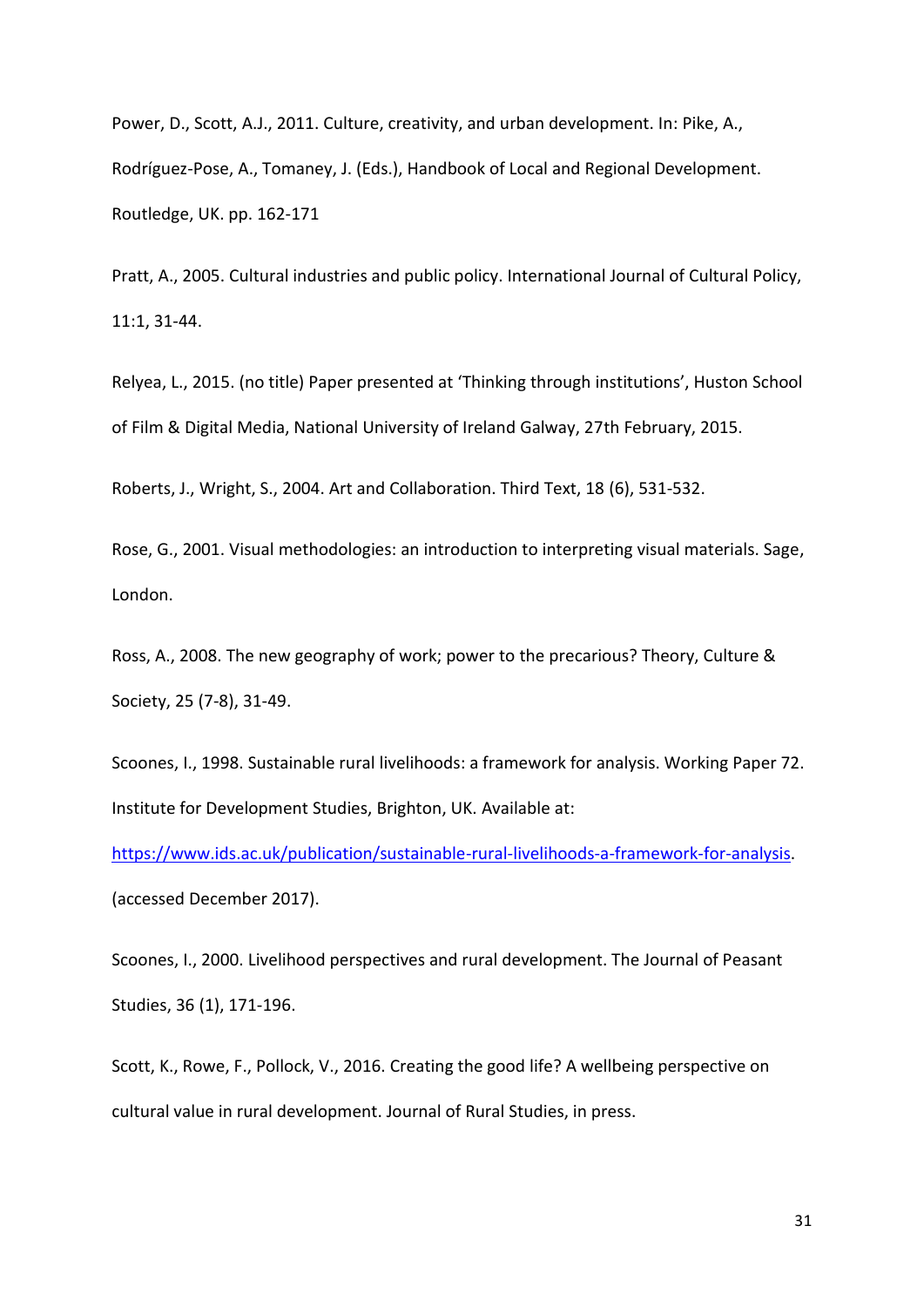Sonnino, R., Kanemasu, Y., Marsden, T., 2008. Sustainability and rural development. In: van der Ploeg, J.D., Marsden, T. (Eds.), Unfolding webs: The dynamics of regional rural development. Royal Van Gorcum Press, Netherlands. pp. 29-52.

Throsby D., 1992. Artists as workers. In: Towse, R., Khakee, A. (Eds.), Cultural Economics. Springer Verlag, Berlin. pp. 201-208

Throsby, D., 1994. The production and consumption of the arts: a view of cultural economics. Journal of Economic Literature, 32 (1), 1-29.

Throsby, D., 2001. Defining the artistic workforce: the Australian experience. Poetics, 28, 255-271.

Towse, R., 2006. Human capital and artists' labour markets. In: Friebel, G., Throsby, D. (Eds.), Handbook of the Economics of art and culture. Elsevier, Amsterdam. pp. 865-894

Urry, J., 1995. Consuming places. Routledge, London.

Ursell, G., 2000. Television production: issues of exploitation, commodification and subjectivity in UK television labour markets. Media, Culture & Society, 22, 805-825.

Van der Ploeg, J.D., van Broekhuizen, R., Brunori, G., Sonnino, R., Knickel, K., Tisenkopfs, T., Oostindie, H., 2008. Towards a framework for understanding regional rural development. In: van der Ploeg, J.D., Marsden, T. (Eds.), Unfolding webs: The dynamics of regional rural development. Royal Van Gorcum Press, Netherlands. pp. 1-28.

Waitt, G., 2010. Doing Foucauldian discourse analysis -revealing social identities. In: Hay, I. (Ed.), Qualitative methods in human geography. Oxford University Press, Oxford. pp. 217- 240.